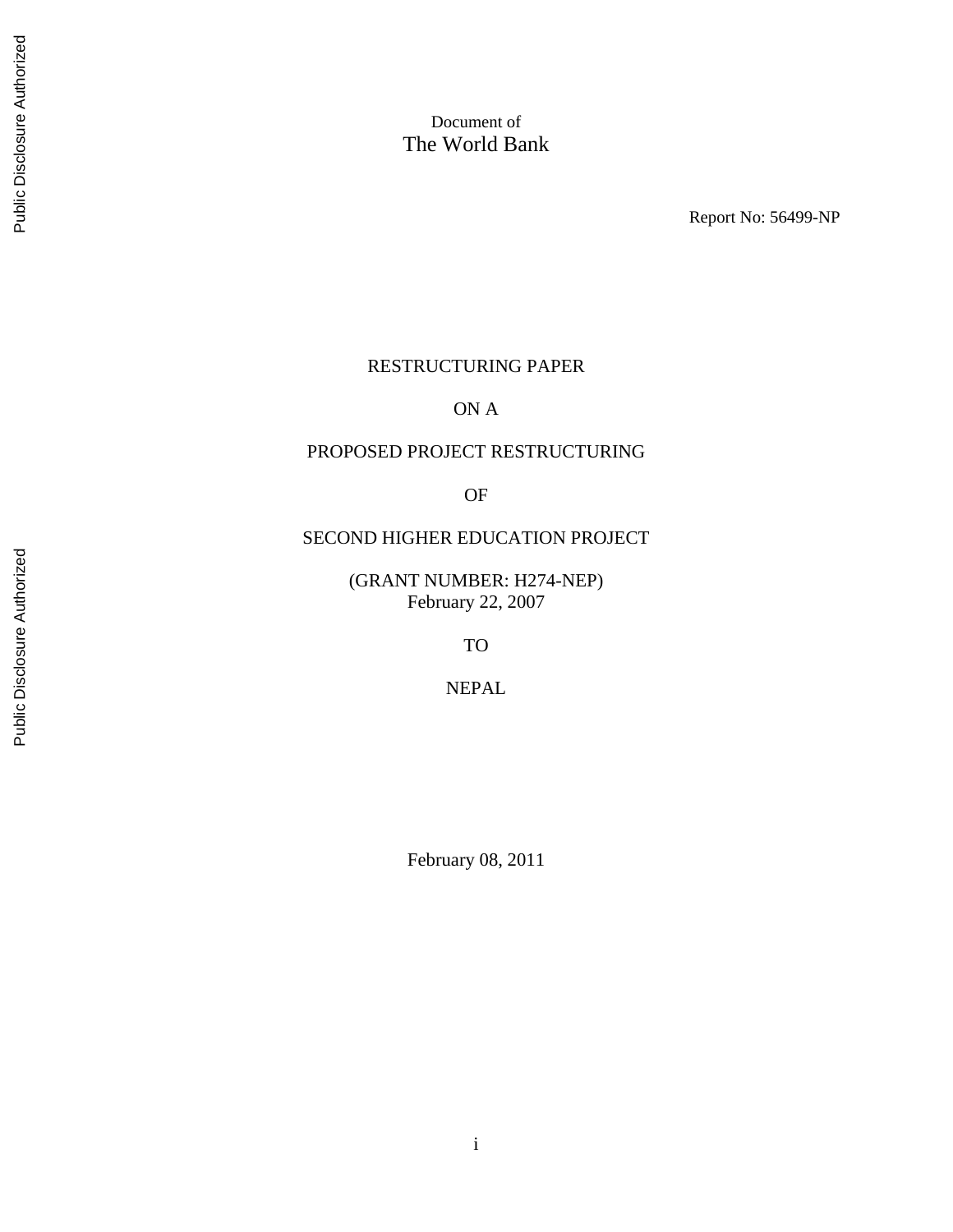# ABBREVIATIONS AND ACRONYMS

| <b>DOE</b>    | Department of Education                                    |
|---------------|------------------------------------------------------------|
| <b>EMIS</b>   | <b>Educational Management Information System</b>           |
| EOP           | End of Project                                             |
| <b>GAAP</b>   | Governance and Accountability Action Plan                  |
| <b>GON</b>    | Government of Nepal                                        |
| <b>IDA</b>    | <b>International Development Association</b>               |
| <b>JSDF</b>   | Japan Social Development Fund                              |
| <b>KPI</b>    | Key Performance Indicators                                 |
| <b>MOE</b>    | Ministry of Education                                      |
| <b>MOU</b>    | Memorandum of Understanding                                |
| <b>MTR</b>    | Mid Term Review                                            |
| <b>NGO</b>    | Non Government Organization                                |
| <b>OFMG</b>   | <b>Operations and Financial Management Guidelines</b>      |
| PCL           | Proficiency Certificate Level                              |
| <b>PDO</b>    | <b>Project Development Objectives</b>                      |
| <b>PIC</b>    | <b>Project Implementation Council</b>                      |
| PIU           | Project Implementation Unit                                |
| <b>PMT</b>    | <b>Proxy-Means Testing</b>                                 |
| <b>RMF</b>    | <b>Results and Monitoring Framework</b>                    |
| QAA           | <b>Quality Assurance and Accreditation</b>                 |
| <b>SFAFDB</b> | <b>Student Financial Assistance Fund Development Board</b> |
| <b>SHEP</b>   | Second Higher Education Project                            |
| TU            | Tribhuvan University                                       |
| <b>UGC</b>    | <b>University Grants Commission</b>                        |
|               |                                                            |

| Regional Vice President: | Isabel M. Guerrero           |
|--------------------------|------------------------------|
| Country Director:        | Susan G. Goldmark            |
| Sector Director:         | Michal Rutkowski             |
| Sector Manager:          | Amit Dar                     |
| Task Team Leader:        | Mohan Prasad Aryal/Venkatesh |
|                          | Sundararaman                 |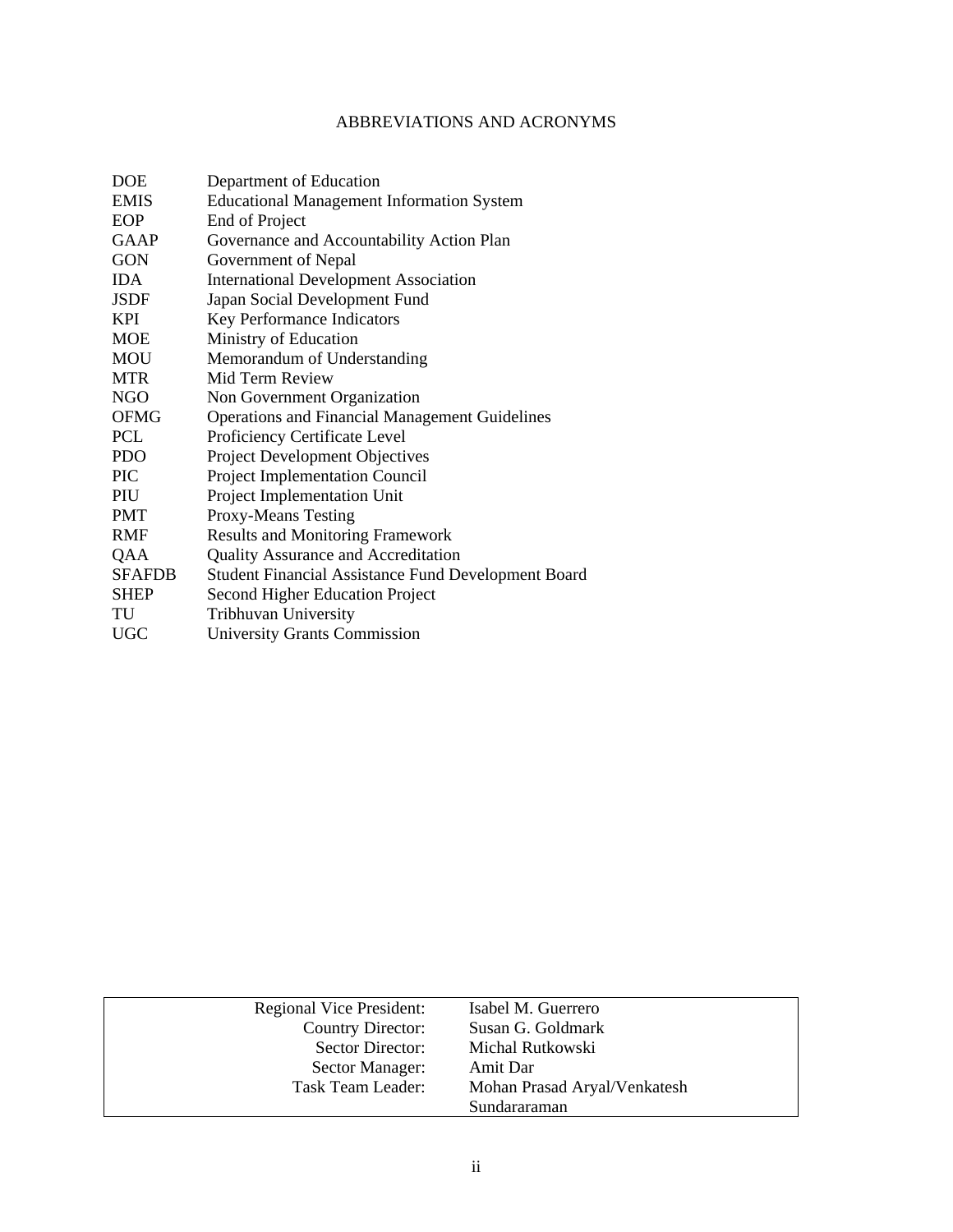# **NEPAL**

# SECOND HIGHER EDUCATION PROJECT

# **CONTENTS**

| А. |  |
|----|--|
| В. |  |
|    |  |
|    |  |
| C. |  |
|    |  |
|    |  |
|    |  |
|    |  |
|    |  |
|    |  |
|    |  |
|    |  |
| D. |  |
| Ε. |  |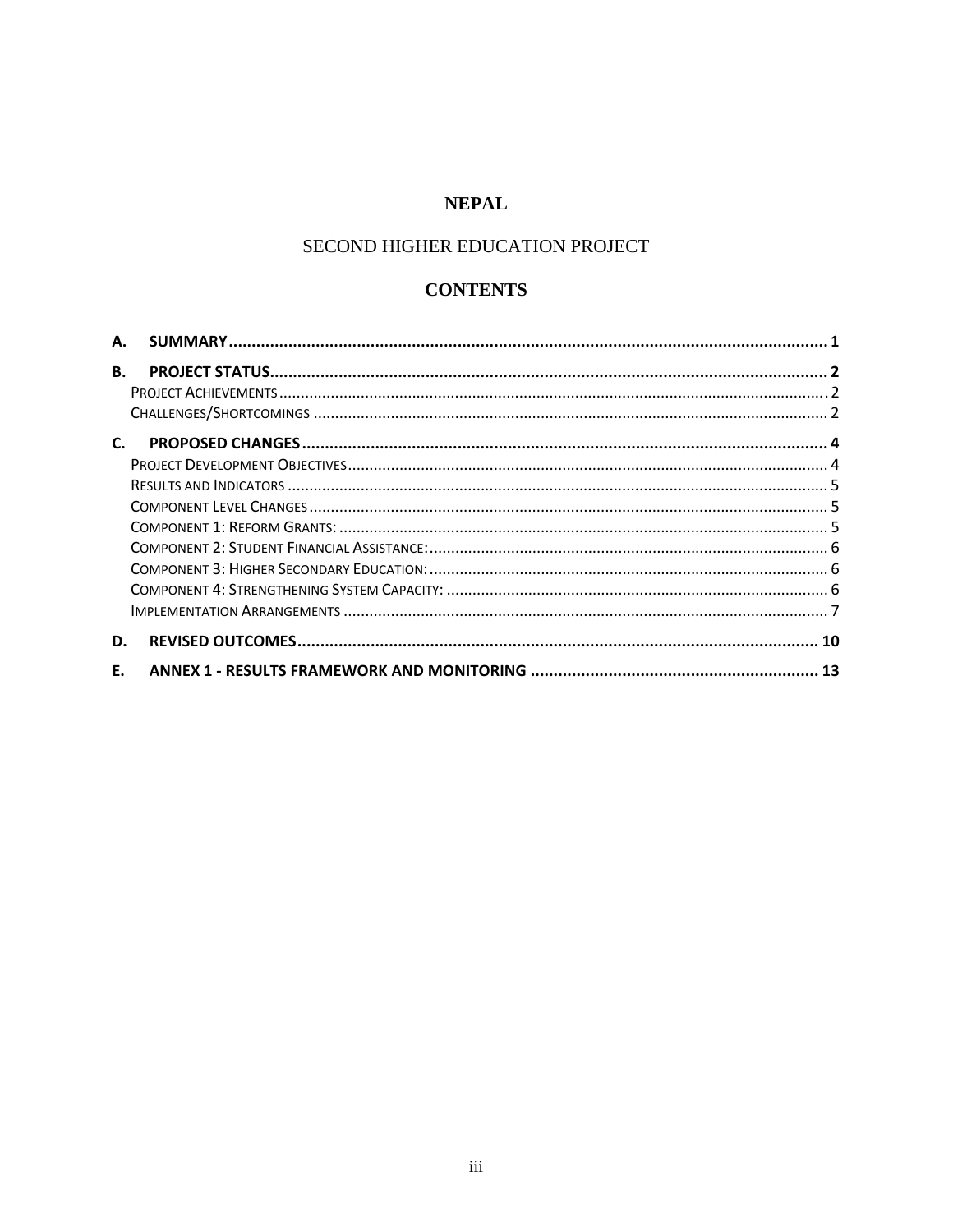# **Restructuring Status: Submitted to SECPO**

**Restructuring Type: Level one**  Last modified on date : 02/10/2011

# **1. Basic Information**

| 1. разге нимпианти                    |                                          |
|---------------------------------------|------------------------------------------|
| Project ID & Name                     | P090967: Second Higher Education Project |
| Country                               | Nepal                                    |
| <b>Task Team Leader</b>               | Venkatesh Sundararaman                   |
| Sector Manager/Director               | Amit Dar                                 |
| <b>Country Director</b>               | Susan G. Goldmark                        |
| Original Board Approval Date          | 02/22/2007                               |
| <b>Original Closing Date:</b>         | 01/15/2014                               |
| <b>Current Closing Date</b>           | 01/15/2014                               |
| Proposed Closing Date [if applicable] |                                          |
| <b>EA</b> Category                    | C-Not Required                           |
| <b>Revised EA Category</b>            | C-Not Required-Not Required              |
| <b>EA Completion Date</b>             |                                          |
| <b>Revised EA Completion Date</b>     |                                          |

| 2. Revised Financing Plan (US\$m) |                 |                |  |  |  |
|-----------------------------------|-----------------|----------------|--|--|--|
| <b>Source</b>                     | <b>Original</b> | <b>Revised</b> |  |  |  |
| <b>BORR</b>                       | 0.25            | 0.30           |  |  |  |
| <b>IDA</b>                        | 0.00            | 0.00           |  |  |  |
| <b>IDAT</b>                       | 60.00           | 60.00          |  |  |  |
| <b>OLBC</b>                       | 19.36           | 17.11          |  |  |  |
| <b>Total</b>                      | 79.61           | 77.41          |  |  |  |

| <b>Borrower</b><br>J. |                   |          |  |  |  |
|-----------------------|-------------------|----------|--|--|--|
| <b>Organization</b>   | <b>Department</b> | Location |  |  |  |
| Nepal                 |                   | Nepal    |  |  |  |

| <b>Implementing Agency</b>   |                   |          |
|------------------------------|-------------------|----------|
| <b>Organization</b>          | <b>Department</b> | Location |
| University Grants Commission |                   | Nepal    |
| Ministry of Education        |                   | Nepal    |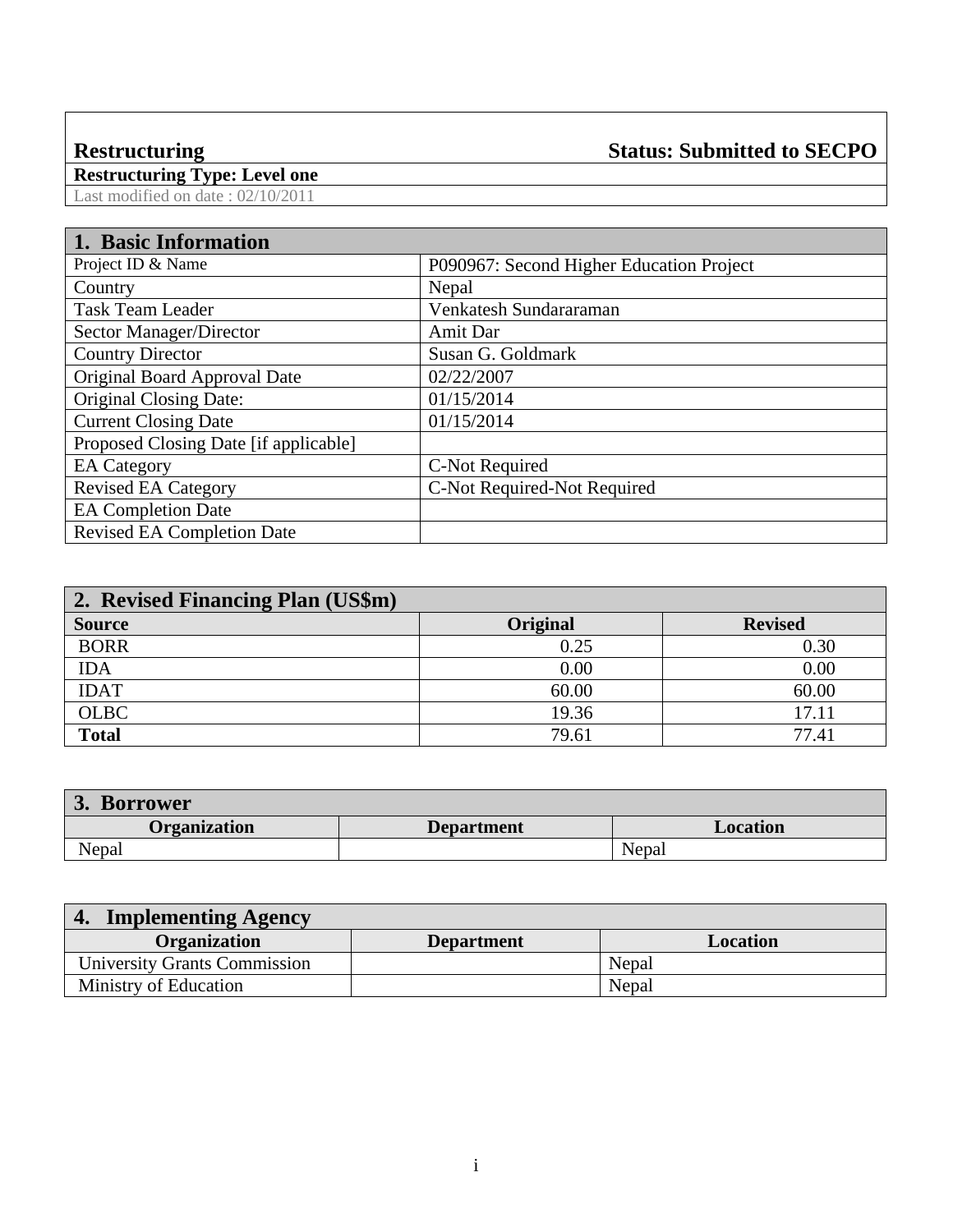| 5. Disbursement Estimates (US\$m)                 |               |                   |  |  |  |
|---------------------------------------------------|---------------|-------------------|--|--|--|
| Actual amount disbursed as of 03/16/2011<br>22.94 |               |                   |  |  |  |
| <b>Fiscal Year</b>                                | <b>Annual</b> | <b>Cumulative</b> |  |  |  |
| 2010                                              | 0.00          | 22.94             |  |  |  |
| 2011                                              | 7.53          | 30.47             |  |  |  |
| 2012                                              | 15.00         | 45.47             |  |  |  |
| 2013                                              | 14.00         | 59.47             |  |  |  |
| 2014                                              | 4.37          | 63.84             |  |  |  |
|                                                   | <b>Total</b>  | 63.84             |  |  |  |

| <b>6. Policy Exceptions and Safeguard Policies</b>                                       |   |  |
|------------------------------------------------------------------------------------------|---|--|
| Does the restructured project require any exceptions to Bank policies?                   |   |  |
|                                                                                          |   |  |
|                                                                                          |   |  |
| Does the restructured projects trigger any new safeguard policies? If yes, please select | N |  |
| from the checklist below and update ISDS accordingly before submitting the package.      |   |  |

# **7a. Project Development Objectives/Outcomes Original/Current Project Development Objectives/Outcomes**

The Project Development Objectives are: (a) enhanced quality and relevance of higher education and research through a set of incentives for promoting effective management and financial sustainability of academic institutions; and (b) improved access for academically qualified under-privileged students, including girls, dalits and educationally disadvantaged janajati to higher education through financial assistance and enhanced capacity of higher secondary schools.

# **7b. Revised Project Development Objectives/Outcomes** [if applicable]

The objectives of the project are: (a) enhanced quality, efficiency and relevance of higher education through a set of systemic reforms, and incentives to selected institutions; and (b) improved access for academically qualified students from disadvantaged groups in (i) higher education and (ii) higher secondary education.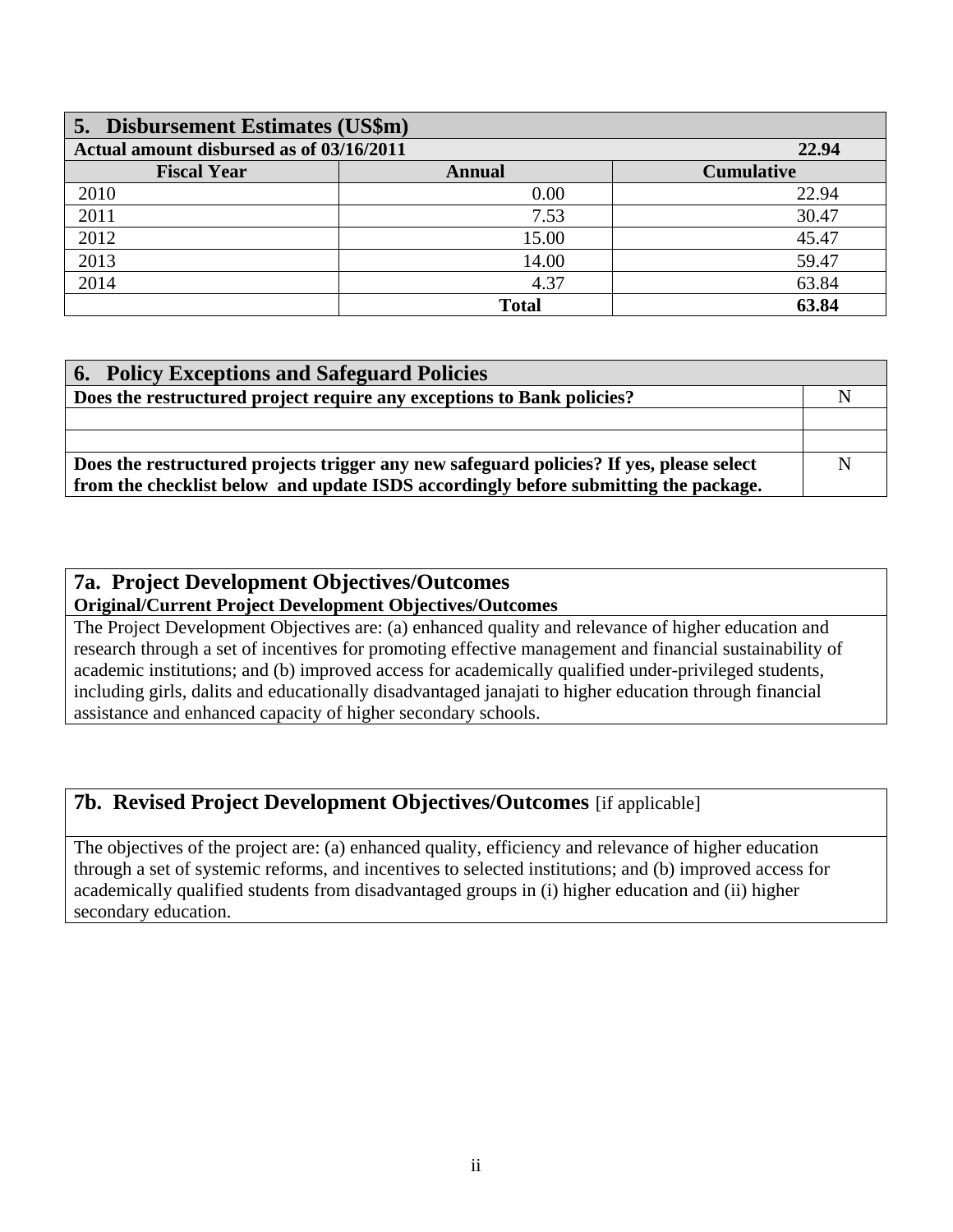# **SECOND HIGHER EDUCATION PROJECT**

### **RESTRUCTURING PAPER**

#### **A. SUMMARY**

 $\overline{a}$ 

1. The Second Higher Education Project (SHEP) was approved in February 2007 with a US\$60 million IDA grants. The SHEP was designed to address systemic issues in the higher education sector through *inter alia* the following: (i) incentive, performance and matching grants to selected institutions and support to strengthen institution level culture of research; (ii) targeted assistance to disadvantaged students using a means tested approach; (iii) support to community higher secondary schools to help expand access and support the gradual phase out of Proficiency Certificate Level (PCL) programs from universities, and (iv) capacity building of implementing agencies.

2. The Ministry of Education (MOE) is the agency responsible for overall implementation of the project. The University Grants Commission (UGC) is responsible for all components and activities that pertain to higher education, and the Department of Education (DOE) is responsible for implementing Component 3, the higher secondary education component. The project has been in operation for 3.5 years, and the project duration is 6.5 years. Implementation progress presents a mixed picture with slow progress on the key component of decentralization, and more satisfactory progress made on the other three components<sup>1</sup>. This mixed performance raises serious concerns that the project may not be able to meet its development objectives of enhanced quality and relevance of higher education.

3. A Level 1 restructuring is proposed as there is a need to modify the project development objectives, key performance indicators, and selected implementation arrangements. GON and the implementing agencies support the decision to restructure the project to improve implementation effectiveness, including reallocation of resources to those sub-components that have progressed well in the first three years of the project. The proposed restructuring comprises the following elements:

- (a) Revision of the Project Development Objectives and the Results & Monitoring Framework (indicators and targets);
- (b) Simplification of project design by streamlining components and dropping some activities;
- (c) Modification and strengthening of implementation arrangements;
- (d) Reallocation of Grant funds in line with the above changes; and
- (e) Corresponding amendments in the Financing Agreement.

The combined effect of proposed changes is to enhance ownership, improve the likelihood of achieving project objectives during the remaining implementation period, and enhance the sustainability of reforms.

 $1$  Component 1 focuses on decentralization and research in the higher education sub-sector, achieved through the provision of leveraged financial assistance; Component 2 supports means tested financial or scholarship assistance to potential beneficiaries and the entity established to oversee this – the Student Financial Assistance Fund Development Board (SFAFDB); Component 3 supports higher secondary education, and Component 4 supports project management, quality assurance, and other similar activities that would need to be tackled in a more systemic manner.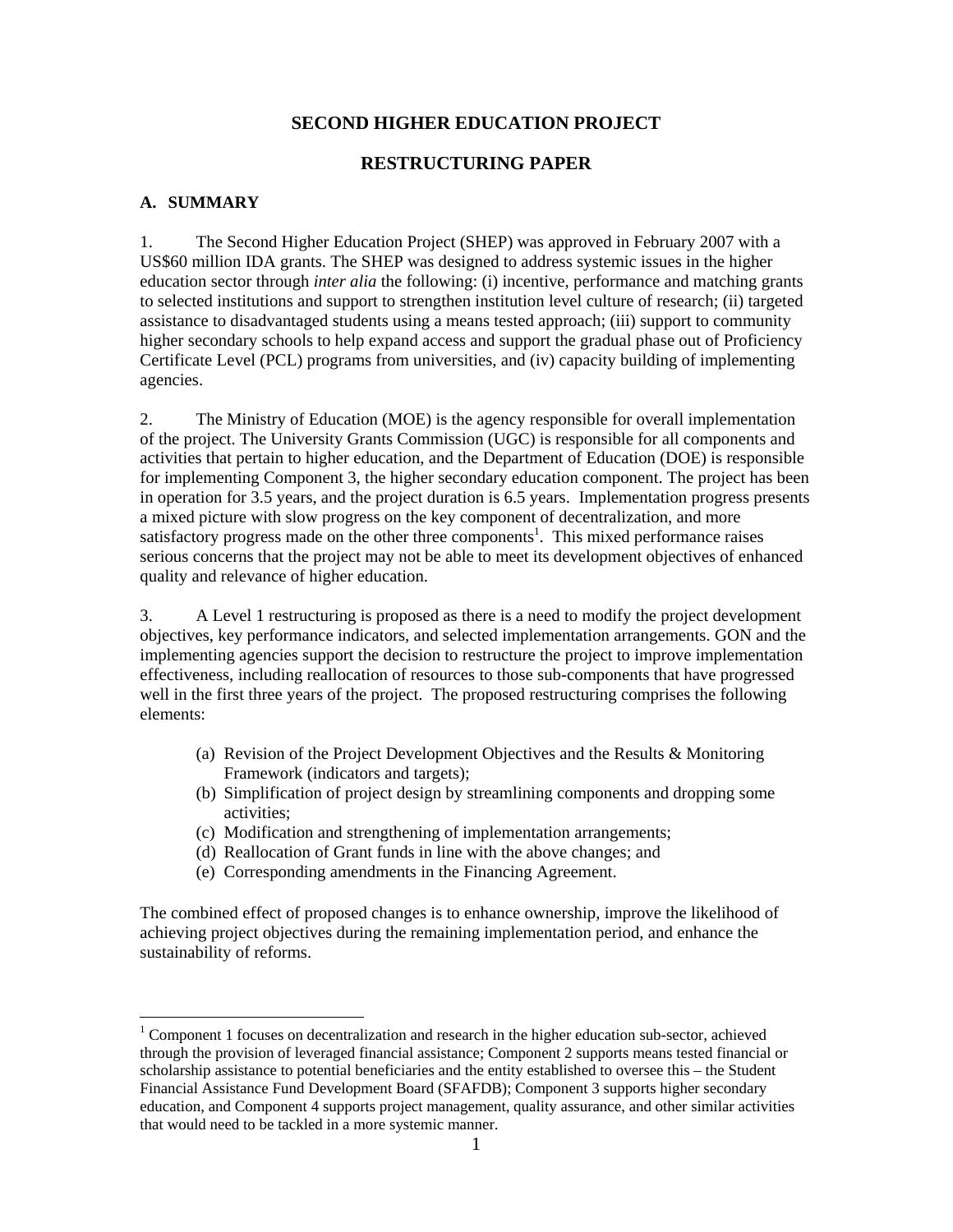## **B. PROJECT STATUS**

4. The overall performance of the project as of January10, 2011 presents a mixed picture. The current disbursement stands at US\$ 22.94 million, which is about 36% of the total Grant and about 83% of projected disbursements at this stage of implementation.

# **Project Achievements**

#### *Outcome indicators:*

5. Gender Equity: Female participation in higher education has risen from 23% to 38.8% against the MTR target of 26% and the end-of-project (EOP) target of 35%.

#### *Intermediate indicators:*

6. Mechanisms for Quality Assurance: A Quality Assurance and Accreditation (QAA) system has been established. The Accreditation Cycle of the QAA system has been completed by 4 institutions, and 4 more are under process with four programs in each institute, against the MTR target of 20 institutes/programs and EOP target of 50 institutes/programs<sup>2</sup>.

7. Monitoring in Higher Education: The first EMIS report on the state of higher education has been published in the  $3<sup>rd</sup>$  year of program implementation, though it was initially slated for publication in Year 2. A draft of the second report has been circulated by UGC.

8. Funding Mechanisms: Performance based funding accepted by 3 Universities, which was the EOP target.

9. Decentralization Efforts: 4 additional Constituent Campuses of Tribhuvan University have been decentralized against the MTR target of 8 and EOP target of 10. Plans are underway to ensure that 3 more are decentralized to meet the revised EOP target of 45 campuses against the 48 in the original design.

10. Expansion of Community Colleges: Reform grants have been given to 47 community campuses against an initial project target of  $10<sup>3</sup>$ .

11. Research Culture in Higher Education: Research funding has been distributed to 32 PhD students, 13 M. Phil./ Master's students, 77 faculty members and 17 collaborative research proposals against the EOP targets of 80, 300, 300, and 40 respectively.

12. Expansion of Community Higher Secondary Schools: Grants have been provided to over 600 community higher secondary schools. Overall enrollment in this sub-sector has now reached 152,069 against an expected end-of-project target of 68,000.

# **Challenges/Shortcomings**

13. Opting for Autonomy: The TU Senate passed the TU Decentralization Rule, 1997 along the line of its 2020 vision and 38 out of 60 constituent campuses opted for decentralization before the start of the project. TU went further for autonomy by passing TU Autonomous

 $\overline{a}$  $2^2$  The PAD was not clear on whether the QAA applies to campuses and/or programs; the revised results monitoring framework makes it explicit.

<sup>&</sup>lt;sup>3</sup> This expansion has been necessitated by the strong performance of Community Campuses.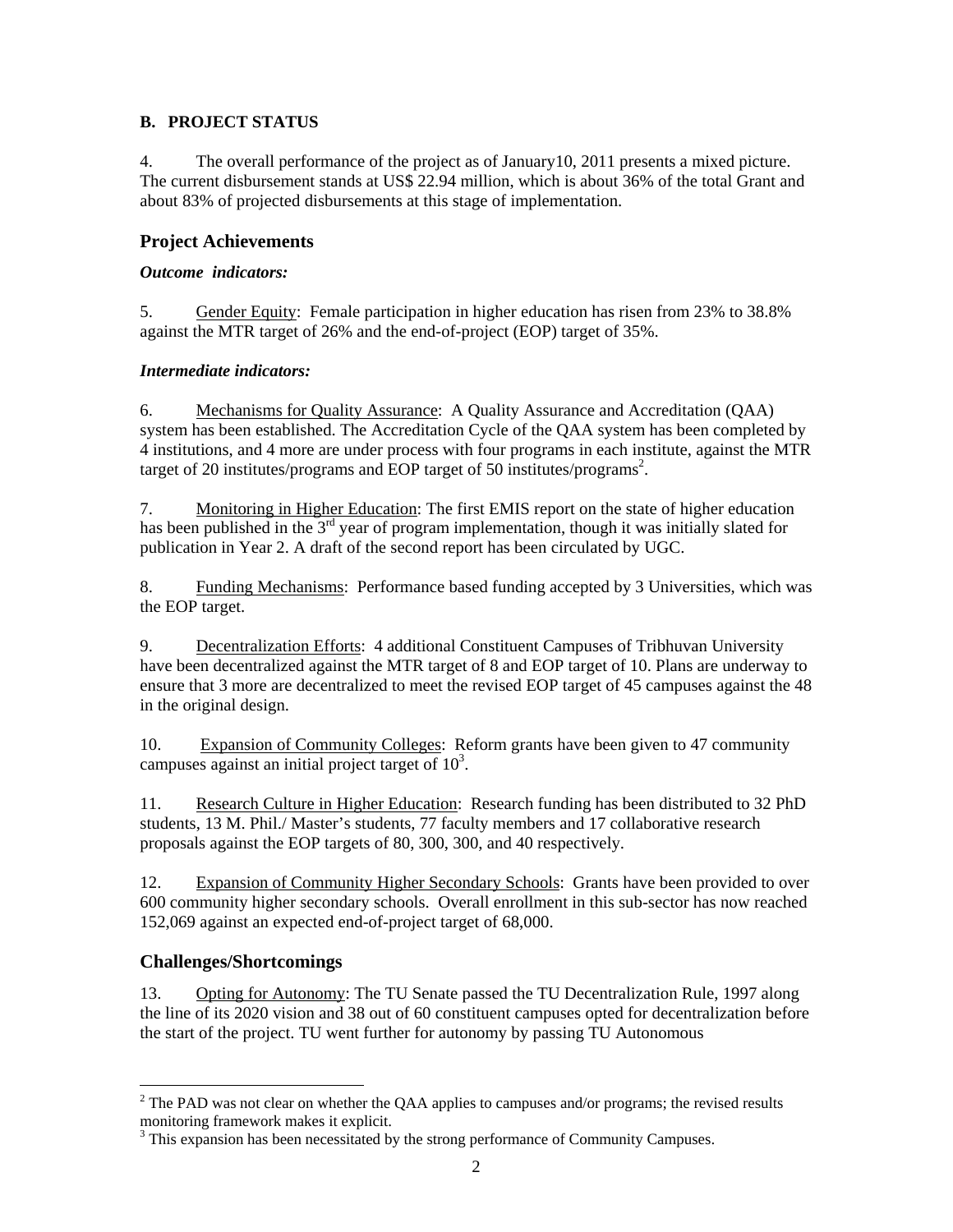Institute/Campus Rule, 2006. Therefore, one of the major focuses of the project was to support TU autonomy initiative.

14. TU autonomy initiative: The original design envisioned six constituent campuses becoming autonomous during the project period. As of October15, 2010 only one constituent campus had sought autonomy under the TU Autonomous Institute/Campus Rules (2006). There are several reasons as to why progress on the decentralization agenda has been slower than anticipated. This is a highly politicized sub-sector with key political parties supporting different, and often, competing policy planks. Therefore, a major reform, such as, the decentralization and institutional autonomy envisioned in the higher education sub-sector, was bound to have both opponents and proponents. However, effect of decentralization can be observed in terms of increased number of market relevant academic programs and enhanced cost sharing the decentralized campuses have entertained. Another possible reason for slow progress of this component is that the TU, which has a major stake in ensuring that its policy on autonomy moves forward, has had a limited role in implementation. Therefore, responsibility for the implementation of TU reforms will be shifted from UGC to TU, and a PIU has been established at TU to manage implementation.

15. Quality and Relevance of Programs: Till date SHEP has supported systemic decentralization with the implicit belief that this will lead to improvements in quality and relevance of programs in higher education. Indeed, some of the TU decentralized campuses have started very successful market relevant programs<sup>4</sup> after the promulgation of TU Decentralization Rule 1997. However, SHEP has not provided support for further expansion of similar programs. Therefore, a new window will be added to the TU Reform Grants sub-component, which will finance up to 20 new market relevant academic programs<sup>5</sup> in autonomous and decentralized campuses as well as faculties, institutes, Central Departments and Campuses opting for decentralization, selected on a competitive basis.

16. Governance in Higher Education: There are serious governance issues in the higher education sub-sector. These manifest in numerous ways. The system is beset with poor internal efficiencies, high levels of dropout and repeaters, very low number of days where actual academic transactions take place, an academic and examinations calendar that is rarely adhered to, and weak linkages to the higher secondary education system, thus imposing enormous burdens on students making the transition from Higher Secondary to Higher Education especially in most of the non-technical programs of four faculties<sup>6</sup> of Tribhuvan University. Therefore, the implementing agencies in consultation with IDA have developed a Governance and Accountability Action Plan (GAAP) to address binding constraints and to provide a framework for effective monitoring. For example, priority is being given to development and implementation of 'academic calendar' and 'institutional autonomy packages' as a means to address key governance constraints at TU.

17. Weak Research Culture: Research is not prioritized in higher education programs. Even for those degrees where research is a fundamental requirement, these are often inadequately financed and supervised. The research financed under SHEP, at least at the Ph D level, has been

 $\overline{a}$ 

<sup>4</sup> Some of the market relevant programs in TU are: **Management:** Bachelor of Business Administration, Bachelor of Hotel Management, Bachelor of Information Management, Bachelor of Travel and Tourism Management, Master of Travel and Tourism Management, Post Graduate Diploma in Police Studies; **Science and Technology:** Computer

Science, Environmental Science, Bio-technology, Micro-biology.<br><sup>5</sup> Market relevant programs will be in areas: (i) basic and applied sciences, (ii) engineering, (iii) medicine, (iv) management, (v) agriculture and forestry, and (vi) other employment/economic development focused areas.

<sup>&</sup>lt;sup>6</sup> These four faculties are: (i) Humanities and Social Sciences, (ii) Management, (iii) Education, (iv) Law.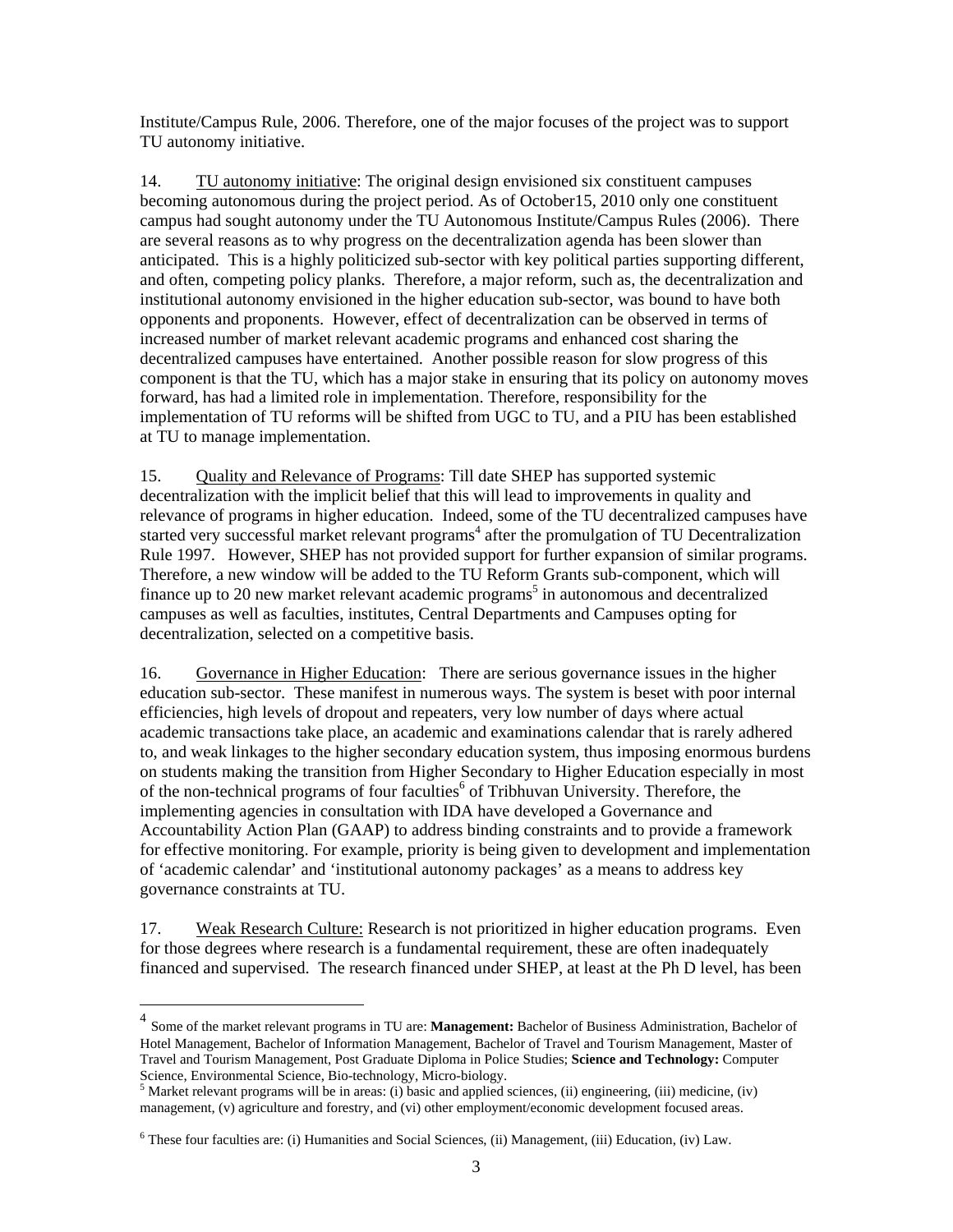highly skewed towards humanities and may not necessarily reflect the priority areas for Nepal's development. Therefore, the project will support UGC to: (i) prioritize research areas before the next award to support research scholars with proven track records; (ii) improve monitoring of the quality of the research funded by the project.

18. Student Financial Assistance: Student financial assistance program is behind schedule in terms of identifying students and disbursing scholarship grants to them. Based on the implementation experience, it was observed that the  $\vec{A}$ dministrator<sup>7</sup> has limited capacities to execute student selection and monitoring. Therefore, the contract between the Student Financial Assistance Fund Development Board (Board) and the Administrator will be renegotiated whereby the Administrator's responsibilities will be limited to grant management and the Board will engage a firm for student selection and monitoring. Overall responsibility for SFA implementation continues to reside with the Board.

19. Fiduciary Issues: The overall fiduciary environment in the country is weak, with high risks related to financial management, including late submission of audits. This has compounded the problem of timely claim for reimbursement and submission and withdrawal applications. Insufficient internal monitoring and control mechanism has also affected the timeliness of reporting. As implementation arrangements are being modified through establishment of PIUs at UGC and TU, assessments were carried out to determine their fiduciary capacities. The reviews found that procurement regulations of TU have many provisions that are in conflict with the prevalent procurement laws of the land and with Bank procurement guidelines. The TU does not have dedicated procurement unit or staff as well as a set of acceptable bid documents for various procurement methods – except for procurement of very small works. Contract Administration and Monitoring too is a neglected area. Thus, the procurement risk for this project is high, and considered actions to mitigate the fiduciary risks will be incorporated in the GAAP Framework including: (i) revision of UGC Operations and Financial Management Guidelines (OFMG); (ii) development of new Regulations that are anchored in the Public Procurement Law of TU; and (iii) revision of MOU between UGC and TU and formation of coordination committee to oversee implementation.

20. Results Framework: Some inconsistencies were observed with the PDO and results indicators. The first PDO was broader than project activities were designed to deliver, and one of the outcome indicators - 'number of higher education institutions tracking employability of graduates' - was not a meaningful measure of improved quality and relevance of higher education and research. Similarly, the second PDO and its outcome indicators did not adequately capture the progress of higher secondary education the project supports. Intermediate results indicators were also insufficient to capture progress of some sub-components. Therefore, a change in PDO was necessary to accurately reflect the objectives of the project and to better align the key performance indicators and the results framework with the PDO and supported activities.

# **C. PROPOSED CHANGES**

 $\overline{a}$ 

# **Project Development Objectives**

21. The original PDO was: (a) enhanced quality and relevance of higher education and research through a set of incentives for promoting effective management and financial sustainability of academic institutions; and (b) improved access for academically qualified under-

<sup>&</sup>lt;sup>7</sup> Rastriya Banijya Bank (RBB) was selected as an Administrator and the Board signed contract agreement with the Administrator on November 21, 2008.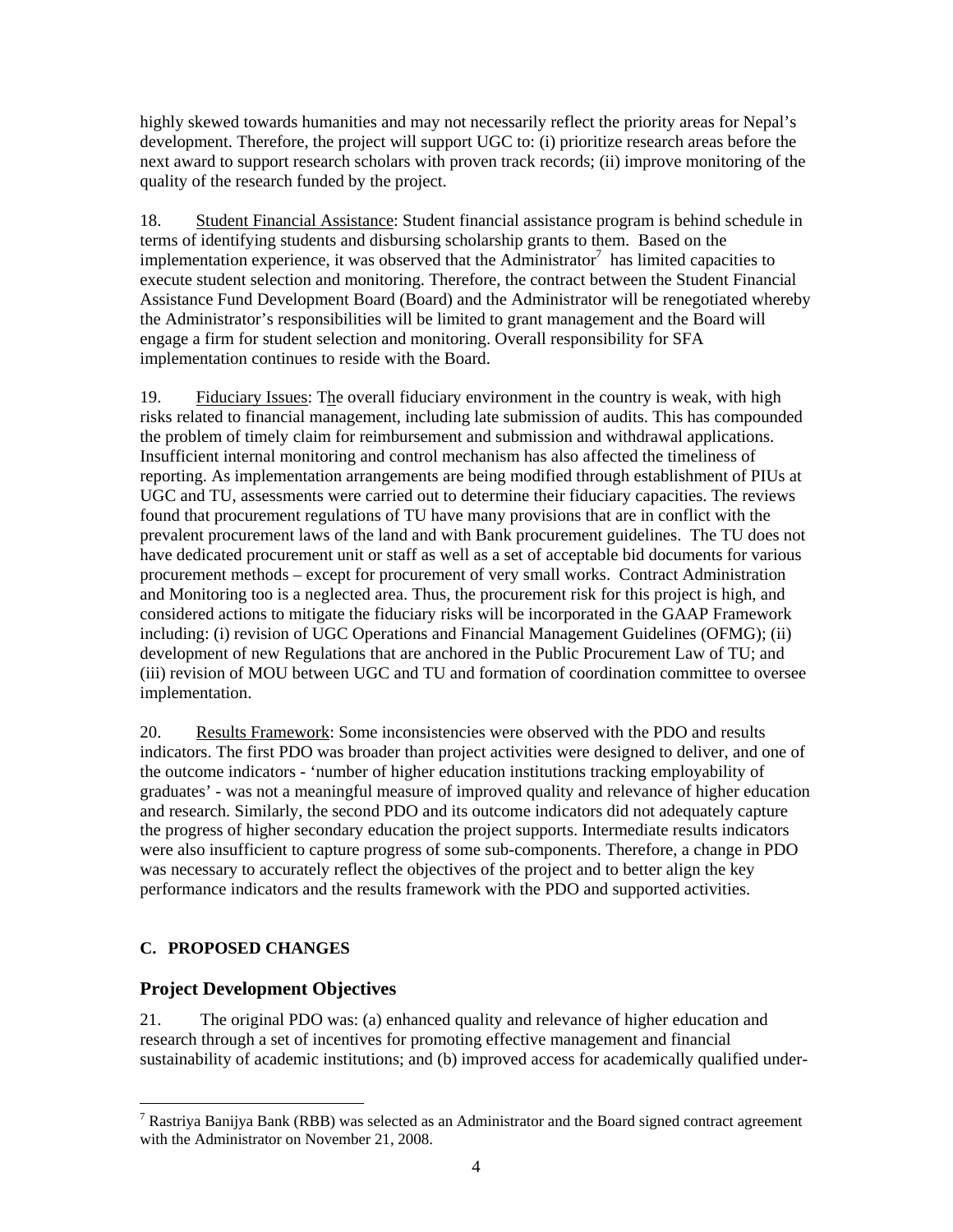privileged students, including girls, dalits and educationally disadvantaged janajatis to higher education through financial assistance and enhanced capacity of higher secondary schools.

22. For the reasons explained earlier, a revision of the PDO is proposed: *(a) enhanced quality, efficiency and relevance of higher education through a set of systemic reforms, and incentives to selected institutions; and (b) improved access for academically qualified students from disadvantaged groups in (i) higher education and (ii) higher secondary education*.

# **Results and Indicators**

23. The Results and Monitoring Framework has been revised to better align the indicators with the PDO and restructured components and to ensure realism of end of project targets. The proposed changes are presented in Annex 1.

24. The existing outcome indicators are replaced by three new ones to measure quality, relevance, and efficiency in higher education. The outcome indicator on access of disadvantaged students to higher education and higher secondary education is modified for greater clarity of measurement.

25. Some indicator targets have been revised based on implementation experience to date. For example, the number of TU constituent campuses that are expected to opt for autonomy has been reduced from 6 to 3.

26. Component 1: two intermediate results indicators are added to measure increase of research output and introduction of new relevant programs.

27. Component 2: the output indicator is modified to indicate student beneficiaries at the (a) higher education and (b) higher secondary education levels [disaggregated by gender, caste/ethnic groups and consumption quintile for both (a) and (b)].

28. Component 3: the focus of intermediate results indicators is shifted to the number of students enrolled (both in total and in science stream) from the number of community higher secondary schools funded.

29. Component 4: two existing indicators are modified for clarity. Three more indicators are added which link directly to reforms: (a) adherence to academic calendar by TU, (b) development of institutional autonomy packages for TU decentralized campuses, and (c) development and adoption of a National Higher Education Policy.

## **Component Level Changes**

## *Component 1: Reform Grants:*

30. This component comprises three sub-components. These include:

(a) Sub-Component 1.1: UGC Reform Grants,

(b) Sub-Component 1.2: Advancing Research in Higher Education,

(c) Sub-Component 1.3: TU Reform Grants.

31. Division of labor and responsibilities between UGC and TU has been revised to improve implementation. Now, UGC will be responsible for the implementation of: (i) Reform Grants in small universities and Community Campuses and (ii) Research Funding. TU will be responsible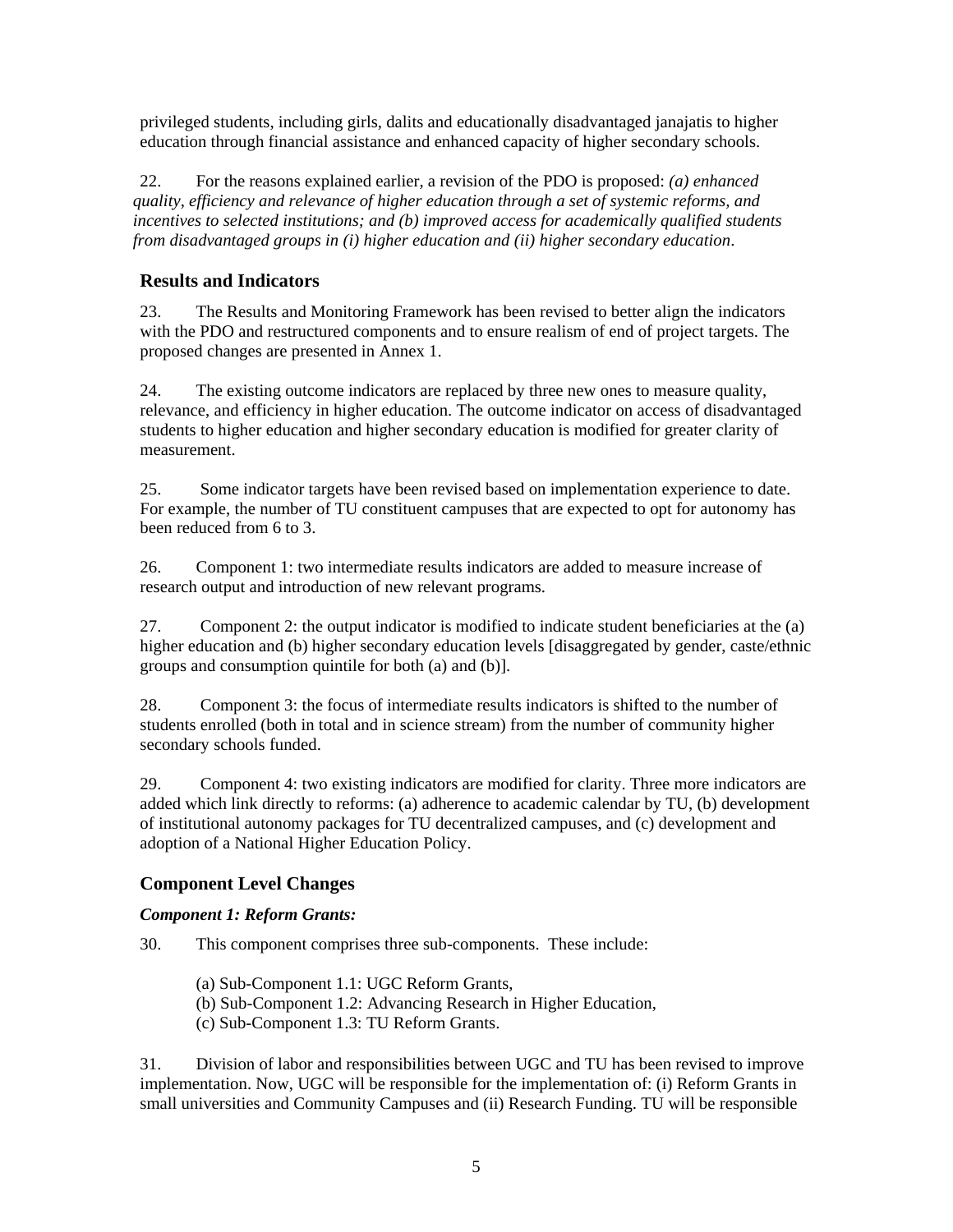for the implementation of Reform Grants in TU institutes and constituent campuses, and new window programs.

32. A new window under the TU Reform Grants will finance up to 20 new academic programs at the Master's and Bachelor's levels in priority areas, such as (i) basic and applied sciences, (ii) engineering, (iii) medicine, (iv) management, (v) agriculture and forestry, and (vi) other employment/economic development focused areas. This financing will be available for autonomous and decentralized campuses as well as Faculties, Institutes, Central Departments, and TU constituent campuses opting for decentralization.

33. Implementation of the research subcomponent will be directed more towards identified areas of national priority. In addition, procedures for the allocation of research grants will be improved through improved performance based monitoring.

34. The number of community campuses to be supported for performance enhancement and reforms will be increased from 10 (as per the original project design) to about 90. However, at present 47 community campuses are already being financed (with IDA approval) to meet the high demand by increasing the numbers to ensure that all 75 districts are covered.

35. To account for remoteness, the share of the project resources in the matching fund for campuses will be increased from 1:1 up to 2:1 in proportion to the Human Development Index of each district. In addition to this, the indicators for selection of institutions will be periodically reviewed.

36. TU will take proactive measures to support institutions in their quest to complete the process of transition to autonomous institutions.

## *Component 2: Student Financial Assistance:*

37. To simplify and expedite implementation of the Student Financial Assistance Program, the following changes are to be made:

- (a) Students' equity contributions, Students' Loan Scheme are to be dropped.
- (b) Role of the Administrator will be limited to grant management.
- (c) The Board will engage and directly supervise firm(s) to manage student selection and monitoring.

#### *Component 3: Higher Secondary Education:*

38. MOE/DOE will give priority to schools with science streams when allocating performance grants. The number of schools receiving performance grants will be increased from 200 to 250.

#### *Component 4: Strengthening System Capacity:*

39. This component will be used to strengthen the system capacity of MOE, UGC and UGC-PIU through: (i) establishment of the Quality Assurance and Accreditation System; (ii) establishment of the Educational Management Information System; (iii) training, study tours, policy studies, communications and other support activities; and (iv) Monitoring TU-PIU in the implementation of TU Reform Grants.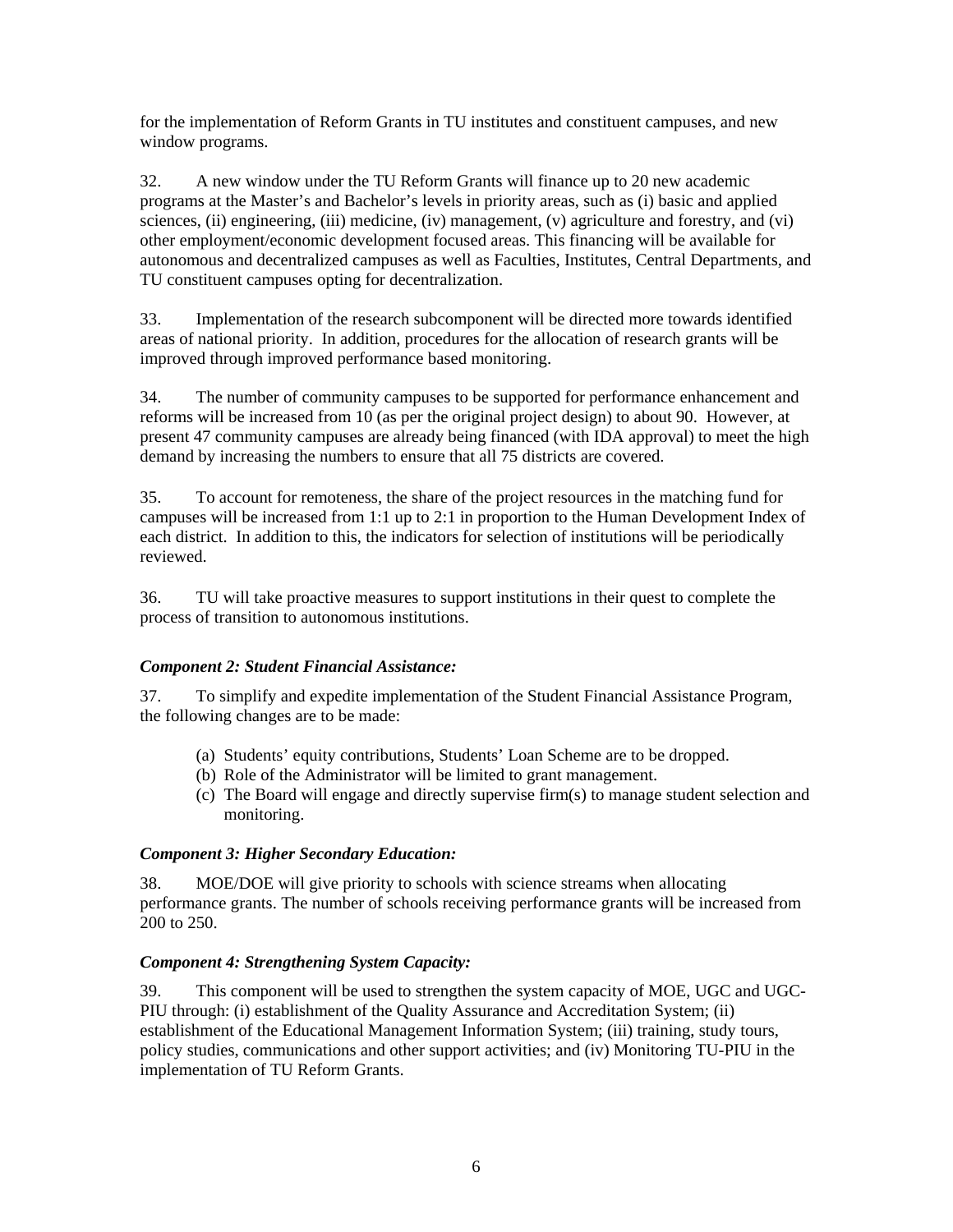40. As TU will play a major role in the implementation of the TU Reform Grants, including *inter alia* TU policy research and other activities, funds will be made available for strengthening TU capacity through training, technical assistance, support to TU PIU etc.

41. This component will provide support for an improved communications strategy to be adopted by TU to improve the overall flow of information on policies. This component will also support the development and adherence to an Academic Calendar of TU.

42. For an institution and its key stakeholders to opt for autonomy, these stakeholders need to have full information on what will be the benefits and costs of opting for autonomy. This component will support the development of institutional autonomy packages for TU decentralized campuses.

43. The Project will also support stakeholder dialogue and activities related to the formulation of a National Higher Education Policy by NPC/MOE/UGC. Any technical assistance required will also be funded under this component.

# **Implementation Arrangements**

44. The overall responsibility of project implementation will continue to lie with the MOE. The UGC will be responsible for all components and activities that pertain to higher education, and the Department of Education (DOE) will be responsible for implementing Component 3, the higher secondary education component. In the case of the UGC, executive leadership would be exercised by the UGC Chairperson and Member Secretary, although *ad hoc* arrangements may be used as per the provisions of the UGC Act when such positions are vacant. In the case of the DOE, leadership will be vested in the Director General.

45. The PIU established within the current administrative structure of the UGC will be functional with delegated authorities and responsibilities by March 31, 2011. This PIU will handle the UGC Reforms Grant, Research Component, and the UGC component of Strengthening System Capacity (Component 4.A) with focus on MOE and UGC.

46. A dedicated PIU has been established under TU management to implement the TU Reform Grants which will cover: (i) TU Incentive Grants; (ii) Reform Grants for autonomous campuses, decentralized campuses and new window programs; (iii) Strengthening System Capacity of TU. TU will receive project funds through the UGC and will report back to UGC.

47. UGC will channel earmarked government grants to Autonomous campuses within grants to TU, and TU will channel the earmarked grants to Autonomous Campuses in two weeks time after such grants are received by TU from UGC.

48. The Board will be responsible for selecting and monitoring of students for component 2, taking over this function from the Administrator (RBB). The Administrator's revised responsibilities will consist of: (i) disbursement of grants to students selected through Proxy-Means Testing managed by SFAFDB with the help of firm(s), (ii) confirmation of the beneficiary-students' academic progress with the documents submitted by the students, and (iii) progress reporting on grant disbursement. The current contract between Board and RBB will be revised to reflect this reduced scope of responsibilities and will expire on November 20, 2011. The contract may be renewed based on satisfactory performance against agreed benchmarks in the contract, or it may be-bid. The Board will hire firm(s) to assist with student selection and monitoring.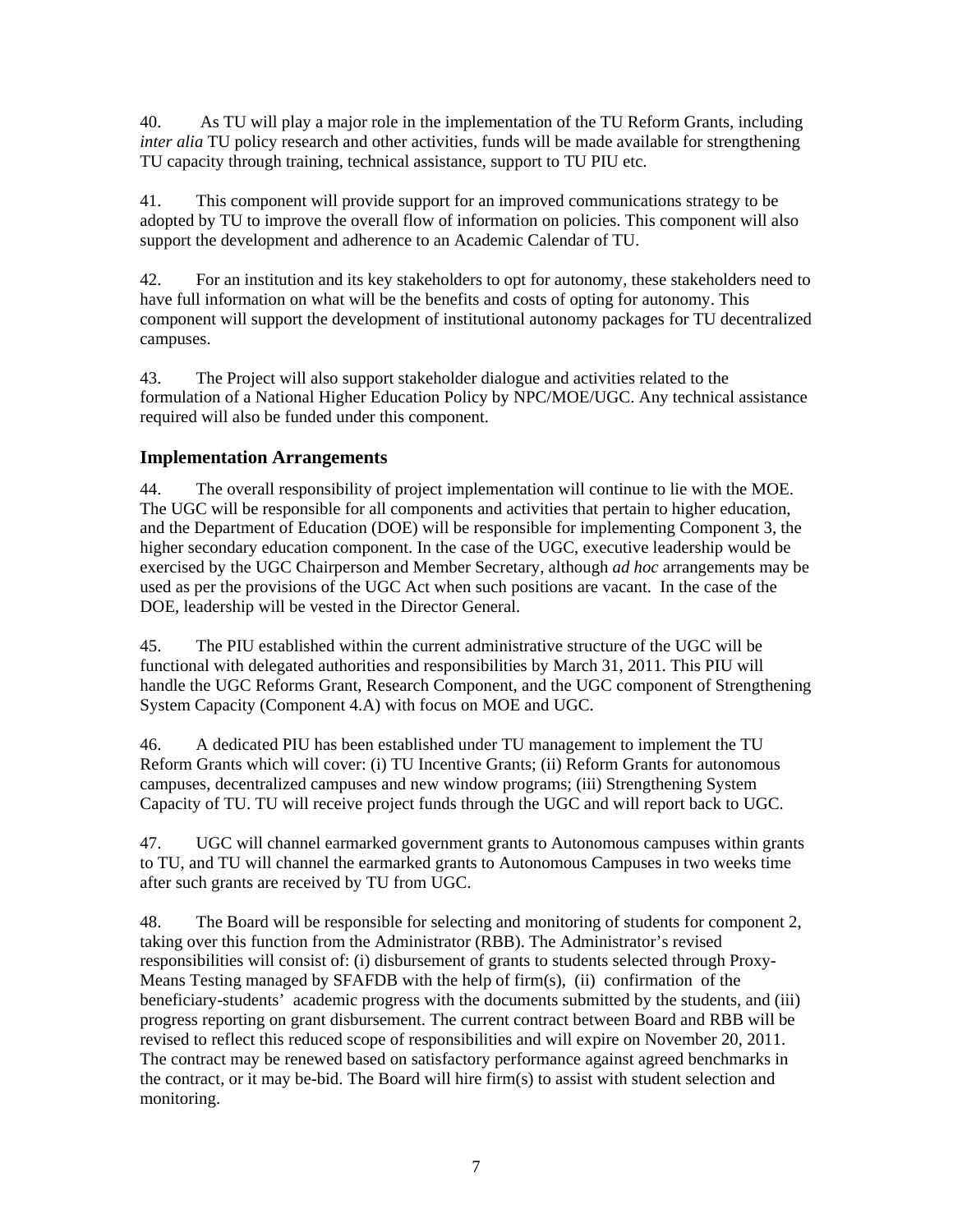49. Operations and Financial Management Guidelines will be revised by UGC in consultation with TU to reflect the changes in the implementation arrangements by March 15, 2011. UGC has completed the first draft of the revision and has submitted for IDA comments.

50. Project staff recruited before by UGC will work for UGC PIU. TU-PIU is staffed with dedicated and qualified team, which includes *inter alia* a Project Coordinator, a Procurement Officer, a Finance Officer, and an M  $&$  E Officer. Assuming satisfactory performance, the Recipient shall ensure that these key staff are not transferred to other positions during the project period (and in the case of the Accounts and Finance Officers, until six months following the closing date or until submission of the final audited Financial Statements, whichever occurs later), except with prior notice to and consultation with the World Bank and as required by the applicable laws of the Recipient.

51. The earlier Memorandum of Understanding (MOU) between UGC and TU has been revised defining the roles and responsibilities of both agencies. UGC and TU will sign the MOU within two weeks of signing the restructuring amendment letter to the Financing Agreement. The purpose of the MOU is to ensure effective coordination between these agencies and to specify the transfer of UGC responsibilities including ongoing activities under the existing MOUs between UGC and TU/autonomous/decentralized campuses to TU. A joint coordination committee will also be formed to facilitate the implementation of agreed arrangement of fund flow and reporting between UGC and TU.

52. The implementing agencies have prepared a Governance and Accountability Action Plan (GAAP) framework that addresses governance challenges that could adversely affect project implementation and achievement of objectives. GAAP actions will be integrated in the annual work programs and monitored as part of regular program management. To improve the implementation aspects including, inter alia fiduciary issues.

## **Financial Management**

53. Financial management arrangements will remain largely unchanged after project restructuring, but with increased emphasis on financial performance and accountability responsibilities. The budget for the Second Higher Education Project will be reflected under the budget codes currently provided by the government in the "Red Book". UGC-PIU, TU-PIU, SAFADB will be responsible for preparing their annual work plans and budgets, and getting the necessary approvals from their respective authorized bodies.

54. UGC will play the coordinating role for all the programs and activities under UGC, TU and SFAFDB. It will be responsible for consolidating the work programs for these three entities—UGC, TU and SFAFDB—and will be responsible for submitting to MOE/MOF/NPC and other institutions as required on behalf of all three implementing entities based on inputs received from each entity.

55. TU- PIU and SFAFDB will be responsible to report to UGC based on the guidelines which will be spelled out in the revised Operational and Financial Management Guidelines of UGC. UGC will consolidate all reporting from UGC-PIU, TU-PIU and SFAFDB under the UGC component, and will submit a consolidated trimester Progress Report.

56. Under the revised implementation arrangement, each entity will be accountable for timely reporting, and UGC will ensure timely consolidation and submission of accounts.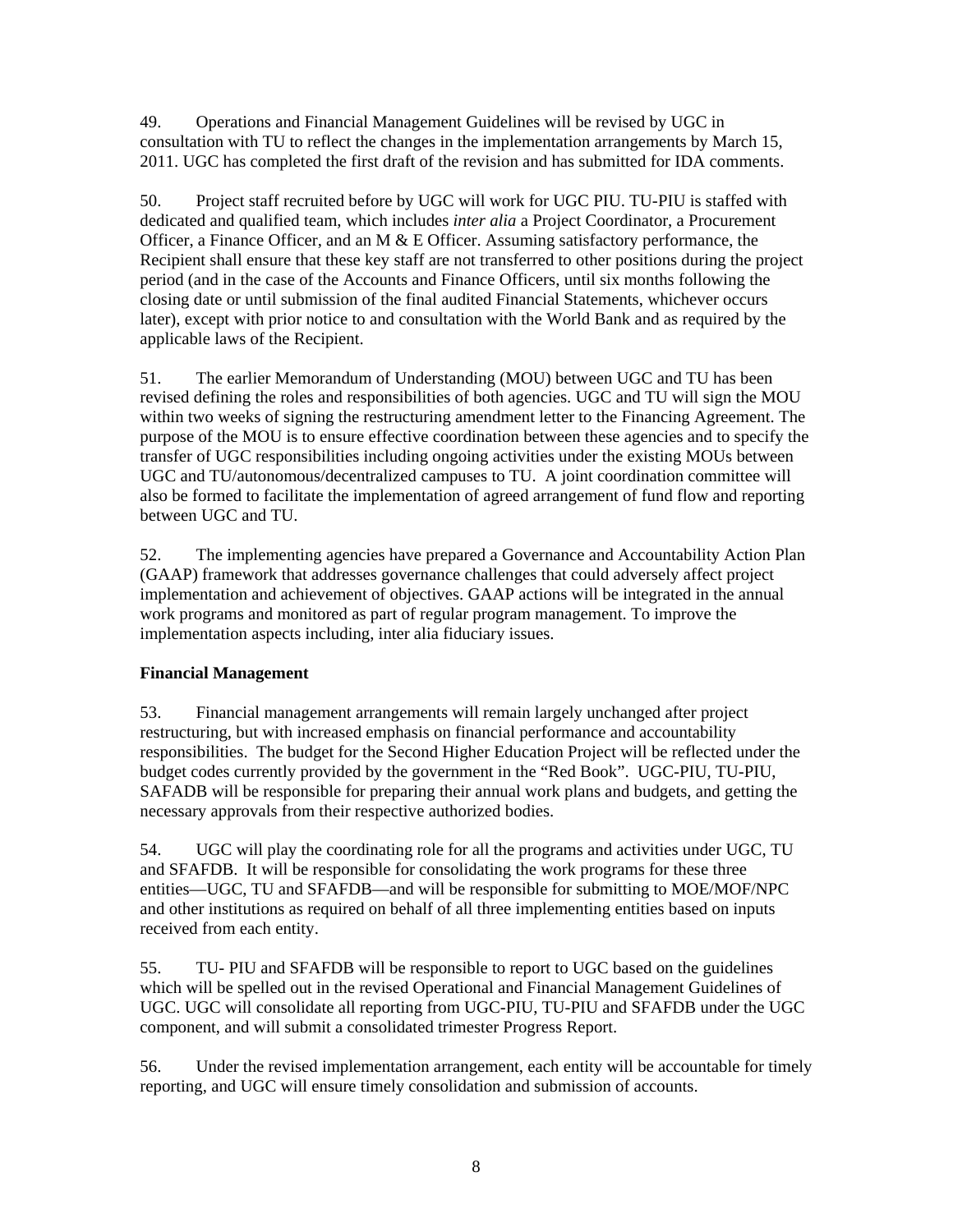## **Procurement Management**

57. Procurement arrangements will remain largely unchanged after project restructuring with the exception that TU will take over responsibility for some procurement transactions that were previously executed by UGC. All implementing agencies will conduct procurement in accordance with the IDA Guidelines as stipulated in the Financing Agreement.

58. A capacity assessment of TU was carried out and currently observed areas where TU requires improvement include: (i) procurement planning and monitoring, (ii) conducting pre-bid meetings, (iii) developing standard bidding documents that are acceptable to the Bank, (iv) preparing specifications, (v) evaluation of bids (particularly Consultant's proposals), (vi) contract management, (vii) improved documentation and filing, and (viii) observance of code of ethics by personnel involved in procurement as mandated by the new law.

59. To strengthen TU capacity, it has been agreed that the project implementation unit at TU will include a dedicated procurement officer who has acceptable experience and knowledge of public procurement. This procurement officer will be involved in all steps of procurement management including monitoring, supervision, guiding participating institutes/campuses/ programs on procurement related matters and monitoring their procurement to ensure compliance with agreed procedures. In addition, TU will develop new Regulations that are anchored in the Public Procurement Law to ensure that university procurement using domestic resources fully complies with the law. These regulations will be approved by TU's apex body and come into force with effect from March 31, 2011.

60. Beneficiary campuses, in consultation with the procurement officer at the PIU, will be required to obtain external support, possibly through the hiring of procurement specialist(s), to help conduct the procurement function. Further, in order to perform the above functions efficiently, formal and on the job training for the procurement handling personnel of the PIU and campuses would also be required.

61. At the Campus levels, external support, possibly through the hiring of procurement specialist(s) to help conduct the procurement function would be required in consultation with the procurement officer. Further, in order to perform the above functions efficiently, formal and on the job training for the procurement handling personnel of the PIU and campuses would also be required.

# **Financing Plan**

62. Based on a detailed costing exercise the total project cost is estimated at US\$ 77.41 million. The IDA grant is SDR 41.60 million (US\$ 60 million equivalent)<sup>8</sup>, GON and beneficiary/community contributions are US\$ 0.3 million and US\$17.11 million respectively; beneficiary/community contribution is leveraged in the form of Matching Grants. The updated project costs and financing plan is presented in Table 1, with component level details.

## **Reallocations**

63. Project funds are proposed to be reallocated as shown in Table 2. Key considerations guiding the reallocations include:

(a) Division of funds under Components 1 and 4 between UGC and TU.

 $\overline{a}$ <sup>8</sup> This is based on original exchange rate at the beginning of the project.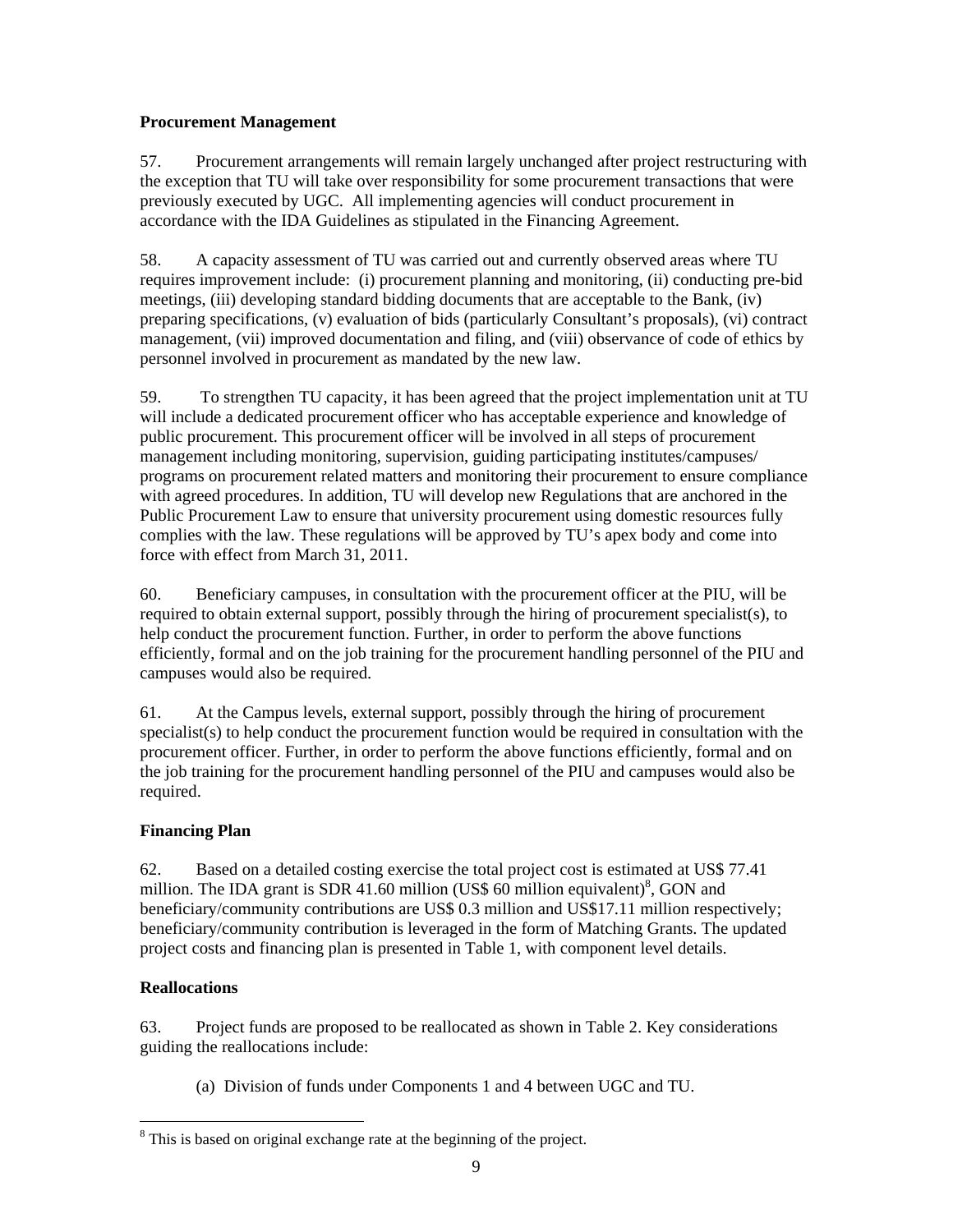- (b) Adequate distribution of funds required for reforms managed by TU (for decentralization and introducing new programs) and by UGC (for supporting other universities, community campuses, research, QAA, EMIS, and higher education policy development).
- (c) Addition of US\$ 3 million to support community higher secondary schools.
- (d) Necessary support for enhanced activities under Component 4.

#### **Eligible Expenditures for TU-PIU**

64. Incremental operating costs, goods, and consultancy services incurred by Tribhuvan University under Part 4.B (System Capacity Strengthening) of the Project, up to an aggregate amount of thirty five thousand dollars (US\$35,000) equivalent prior to the date of signing of the amendment to the Financing Agreement but on or after August 25, 2010 shall be eligible for IDA reimbursement.

#### **D. REVISED OUTCOMES**

65. Overall change in EOP results will be in the form of systemic reform as well as improvements in selected institutions as follows:

- (a) A comprehensive higher education policy will be developed and adopted by the government.
- (b) Number of new programs in science, technology, management, and other employment/economic development focused areas will be increased.
- (c) Share of student enrollment in science, technology, management, and other employment/economic development focused programs in participating institutions will be increased.
- (d) Student pass rate at bachelor and master levels of the participating institutions will be increased.
- (e) Number of community campuses getting project support will be increased.
- (f) Number of publications in refereed journals by the research grant recipients will be increased.
- (g) Share of enrollment in the science stream in participating community higher secondary schools will be increased.
- (h) TU will publish academic calendar for admissions, exams, and publication of exam results, and will follow the published calendar.
- (i) TU will develop autonomy packages for Decentralized Campuses.

66. **Beneficiaries:** 90 Community Campuses are expected to benefit from the project as against the target of 10 campuses in the original design. Constituent Campuses of TU are expected to offer 20 additional market relevant programs. By the end of the project 4,300 higher secondary and 3,500 higher education students are expected to receive financial assistance from the project. About 800 Community Higher Secondary Schools will benefit from the project and enrollment in CHSS is expected to reach 256,000 by EOP compared to 68,000 in the original design. To support the GON policy of phasing out PCL from universities, 52 additional higher secondary schools with science stream will benefit from the project through Performance Grants on top of 200 schools in the original design.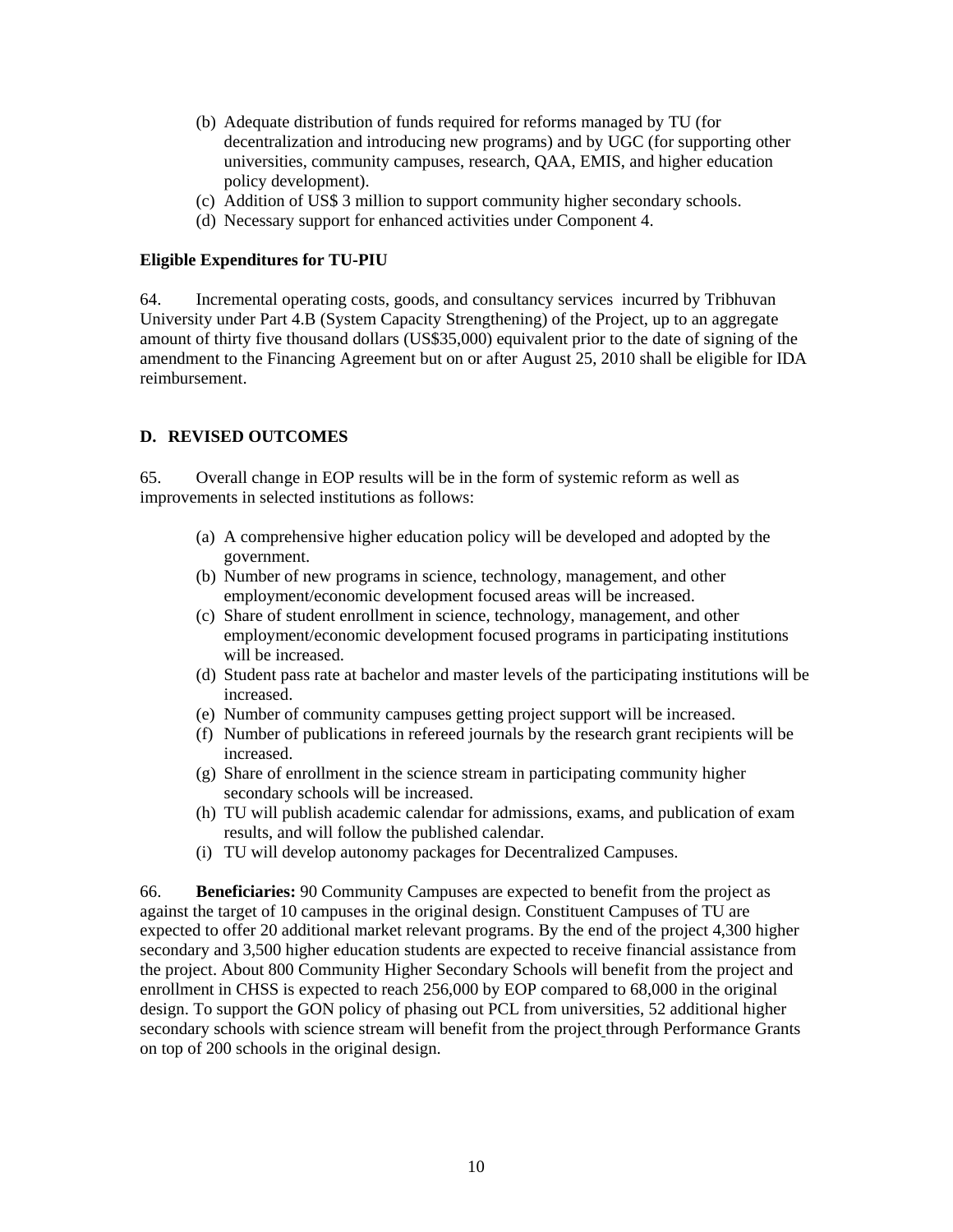| Component                                                    | <b>GON</b> | <b>IDA</b> | Beneficiary /<br><b>Community</b> | <b>Total</b> |
|--------------------------------------------------------------|------------|------------|-----------------------------------|--------------|
| Component 1: Reform Grants                                   | 0.02       | 35.68      | 15.76                             | 51.46        |
| Sub-Component 1.1: UGC Reform Grants                         |            | 18.14      | 10.09                             | 28.23        |
| Sub-Component 1.2: Advancing Research in Higher<br>Education | 0.02       | 3.77       |                                   | 3.79         |
| Sub-Component 1.3: TU Reform Grants                          |            | 13.77      | 5.67                              | 19.44        |
| Component 2: Student Financial Assistance                    | 0.01       | 4.76       |                                   | 4.77         |
| Component 3: Higher Secondary Education                      | 0.09       | 14.77      | 1.35                              | 16.21        |
| Component 4: System capacity Strengthening                   | 0.19       | 3.28       |                                   | 3.47         |
| Component 4.A: UGC System Capacity Strengthening             | 0.15       | 2.31       |                                   | 2.46         |
| Component 4.B: TU System capacity Strengthening              | 0.04       | 0.97       |                                   | 1.01         |
| Unallocated                                                  |            | 1.51       |                                   | 1.51         |
| Total of Components 1, 2, 3 and 4)                           | 0.30       | 60.00      | 17.11                             | 77.41        |

**TABLE 1 REVISED PROJECT COSTS AND FINANCING PLAN<sup>9</sup>** 

<sup>&</sup>lt;sup>9</sup> These figures in US\$ are indicative. The actual figures are to be accounted in SDR based on the original exchange rate at the beginning of the project. A JSDF funded Trust Fund (TF93397) is linked to the IDA Grant H274. However, implementation arrangements for the TF are different from the IDA supported activities. Therefore, the Financing Plan for the TF is not included in the Table.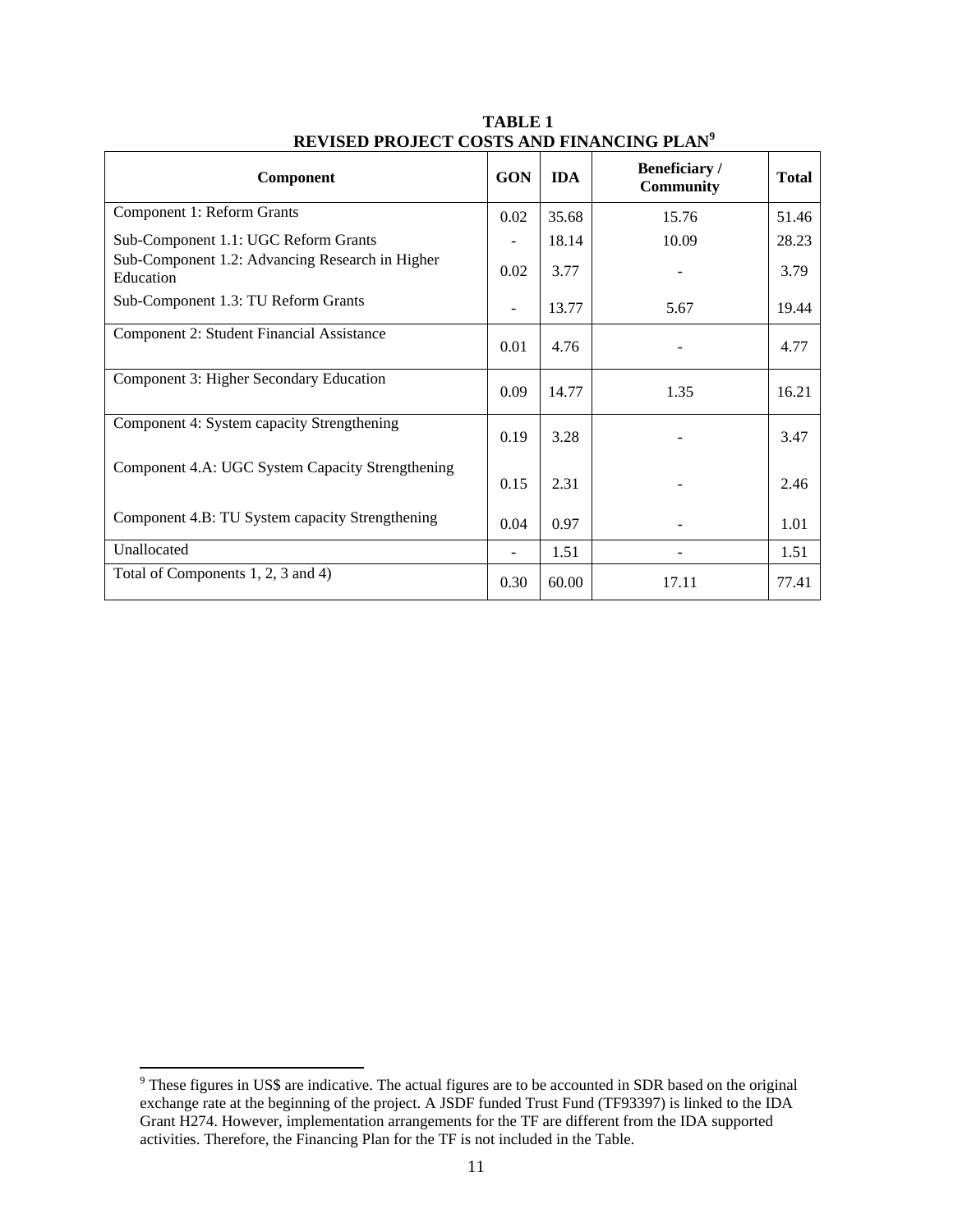| <b>Category of Expenditure</b>                                                                     |                                                                                                                 | Amount of the<br><b>Grant Allocated</b><br>(US\$ million) |         | Amount of the<br><b>Grant Allocated</b><br>(SDR million) |         | <b>Percentage of</b><br><b>Expenditure</b><br>to be<br><b>Financed</b> |
|----------------------------------------------------------------------------------------------------|-----------------------------------------------------------------------------------------------------------------|-----------------------------------------------------------|---------|----------------------------------------------------------|---------|------------------------------------------------------------------------|
| Current                                                                                            | Revised                                                                                                         | Current                                                   | Revised | Current                                                  | Revised |                                                                        |
| (1)<br>(a) Subproject Grants<br>under part 1.A of the<br>Project (UGC)                             | (1)<br>(a) Subproject Grants<br>under Part 1.A of the<br>Project (UGC)                                          | 31.67                                                     | 18.14   | 21.96                                                    | 12.58   | 100% of<br>amounts<br>disbursed                                        |
| (b) Research Grants<br>under Part 1.B of the<br>Project (UGC)                                      | (b) Research Grants<br>under Part 1.B of the<br>Project (UGC)                                                   | 3.77                                                      | 3.77    | 2.61                                                     | 2.61    |                                                                        |
| (c) Scholarships under<br>Part 2.A of the Project<br>(UGC)                                         | (c) Scholarships under<br>Part 2.A of the Project<br>(UGC)                                                      | 4.00                                                      | 4.00    | 2.77                                                     | 2.77    |                                                                        |
|                                                                                                    | (d) TU Reform Grants<br>under Part 1.C of the<br>Project (UGC)                                                  |                                                           | 13.77   |                                                          | 9.55    |                                                                        |
| (2) Subproject Grants<br>under Part 3 of the<br>Project (DOE)                                      | (2) Subproject Grants<br>under Part 3 of the<br>Project (DOE)                                                   | 9.86                                                      | 12.86   | 6.84                                                     | 8.92    | 100% of<br>amounts<br>disbursed                                        |
| (3)<br>Goods, Services,<br>Training and Study<br>Tours under Parts 1.B,<br>2.B and 4 of the        | (3)<br>(a) Goods, Services,<br>Training and Study Tours<br>under Parts 1.B, 2.B and<br>4.A of the Project (UGC) | 1.58                                                      | 1.55    | 1.10                                                     | 1.07    | 100%                                                                   |
| Project (UGC)                                                                                      | (b) Goods, Services,<br><b>Training and Study Tours</b><br>for TU under Part 4.B of<br>the Project (UGC)        |                                                           | 0.61    |                                                          | 0.42    |                                                                        |
| (4) Goods, Services,<br>Training and Study<br>Tours under Part 3 of<br>the Project DOE)            | (4) Goods, Services,<br><b>Training and Study Tours</b><br>under Part 3 of the<br>Project (DOE)                 | 1.16                                                      | 1.14    | 0.80                                                     | 0.79    | 100%                                                                   |
| (5)<br><b>Incremental Operating</b><br>Costs under Parts 1.B,<br>2.B and 4 of the<br>Project (UGC) | (5)<br>(a) Incremental<br><b>Operating Costs under</b><br>Parts 1.B, 2.B and 4.A of<br>the Project (UGC)        | 1.72                                                      | 1.51    | 1.19                                                     | 1.05    | 90%                                                                    |
|                                                                                                    | (b) Incremental<br><b>Operating Costs for TU</b><br>under Part 4.B of the<br>Project (UGC)                      |                                                           | 0.37    |                                                          | 0.26    |                                                                        |
| (6) Incremental<br><b>Operating Costs under</b><br>Part 3 of the Project<br>(DOE)                  | (6) Incremental<br><b>Operating Costs under</b><br>Part 3 of the Project<br>(DOE)                               | 0.79                                                      | 0.77    | 0.55                                                     | 0.53    | 90%                                                                    |
| (7) Unallocated                                                                                    | (7) Unallocated                                                                                                 | 5.45                                                      | 1.51    | 3.78                                                     | 1.05    |                                                                        |
| <b>TOTAL AMOUNT</b>                                                                                |                                                                                                                 | 60.00                                                     | 60.00   | 41.60                                                    | 41.60   |                                                                        |

**TABLE 2 IDA PROPOSED REALLOCATION**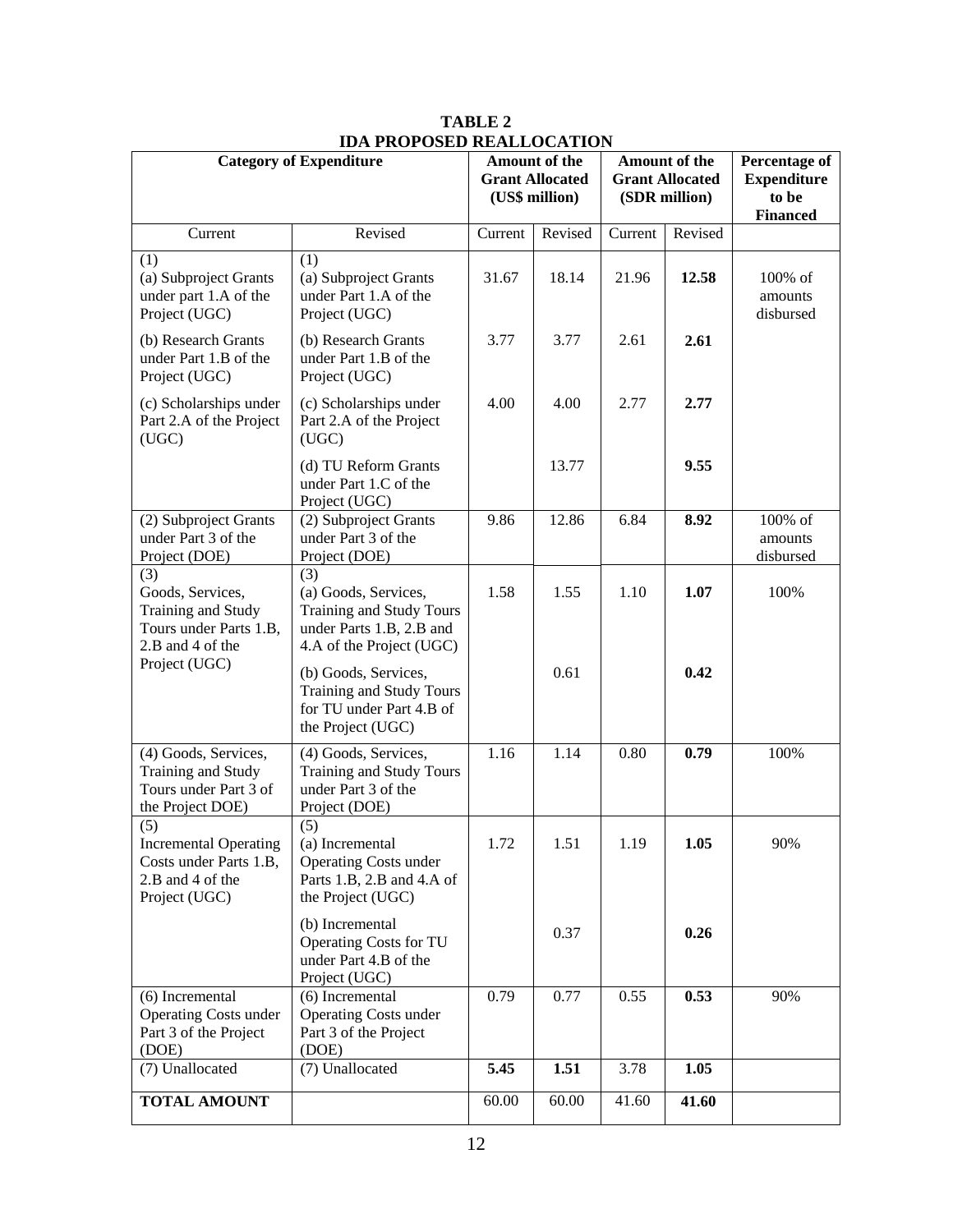#### **E. Annex 1 - Results Framework and Monitoring**

| <b>Project Development Objectives</b> |                        |                                         | <b>Outcome Indicators</b>                   | <b>Use of Outcome Information</b>     |
|---------------------------------------|------------------------|-----------------------------------------|---------------------------------------------|---------------------------------------|
| Original                              | <b>Revised</b>         | Original                                | <b>Revised</b>                              |                                       |
| To enhance quality and relevance      | A. Enhanced quality,   | Number of higher                        | A1. Number of institutions                  | Year 4-6: Use to supervision          |
| of higher education and research      | efficiency and         | education institutions                  | accredited                                  | missions to assess quality of         |
| through a set of incentives for       | relevance of higher    | tracking employability of               |                                             | educational institutions              |
| promoting effective management        | education through a    | graduates <sup>10</sup>                 | A2. Student pass rates in                   |                                       |
| and financial sustainability of       | set of systemic        |                                         | bachelors and masters levels in             | Year <sub>4</sub> -6: Use to evaluate |
| academic institutions                 | reforms, and           | Cost sharing level of                   | participating institutions                  | efficiency                            |
|                                       | incentives to selected | participating campuses                  |                                             |                                       |
|                                       | institutions           |                                         | A3. Share of students enrolled in           | Year 4-6:Use to assess                |
|                                       |                        |                                         | science, technology,                        | relevance of higher education         |
|                                       |                        |                                         | management, and other                       |                                       |
|                                       |                        |                                         | employment/economic                         |                                       |
|                                       |                        |                                         | development focused programs                |                                       |
|                                       |                        |                                         | in participating institutions <sup>11</sup> |                                       |
| To improve access for                 | B. Improved access for | Share of graduates from                 | B1. Share of enrollment from                | Year 4-6: Use to assess               |
| academically qualified under-         | academically           | underprivileged groups                  | disadvantaged groups in                     | effectiveness of inclusion            |
| privileged students, including        | qualified students     | (disaggregated by gender,               | participating institutions at (a)           | policies on access to higher          |
| girls, Dalits and educationally       | from disadvantaged     | Dalits and educationally                | higher education and (b) higher             | educations                            |
| disadvantaged Janajatis to higher     | groups in (a) higher   | disadvantaged Janajatis <sup>12</sup> ) | secondary education levels                  |                                       |
| education through financial           | education and (b)      | in the total number of                  | [disaggregated by gender, Dalits]           | Year 6: Use to inform the             |
| assistance and enhanced capacity      | higher secondary       | graduates                               | and educationally disadvantaged             | process of mainstreaming              |
| of higher secondary schools           | education              |                                         | Janajatis for both (a) and (b)]             | interventions and modalities          |
|                                       |                        |                                         |                                             | used in the project                   |

# NEPAL: Second Higher Education Project

**Results Framework** 

 $10$  Improvement in employability of graduates is a long-term impact, and hence it cannot be evaluated within the project duration. Some initial results are expected to be available from the graduate employment tracking system to be established with assistance from the project.

<sup>&</sup>lt;sup>11</sup> More specifically, in the following areas: (i) basic and applied sciences, (ii) engineering, (iii) medicine, (iv) management, (v) agriculture and forestry, and (vi) other employment/economic development focused areas.

<sup>&</sup>lt;sup>12</sup> Defined as Janajati groups with literacy rates below the national average.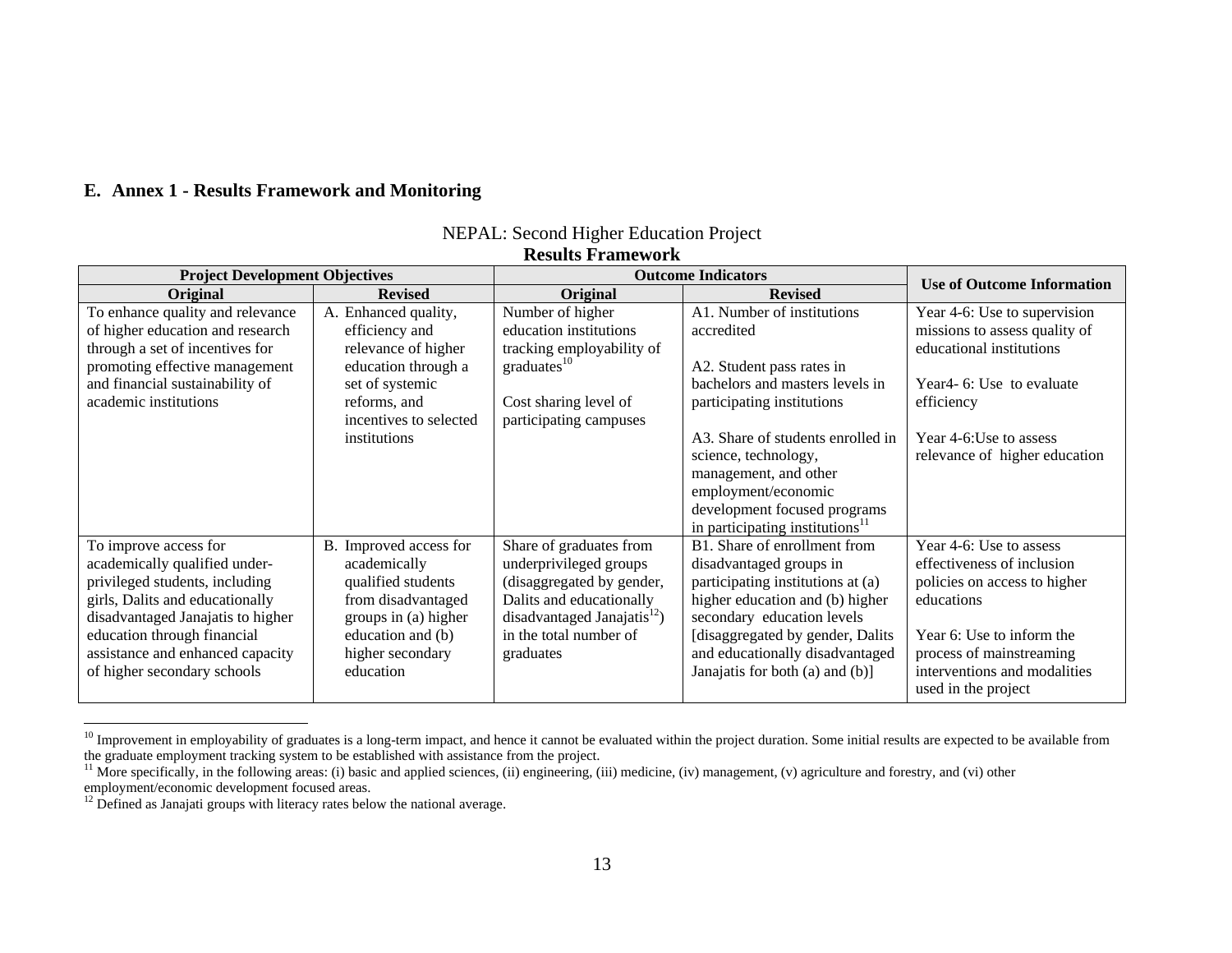|                                                                                                                                        | <b>Intermediate Results</b>                                                                                                           |                                                                                                                | <b>Results Indicators for Each Component</b>                                                                                                                                                                                                                                                                           | <b>Use of Results Monitoring</b>                                                                                                                                                                                     |
|----------------------------------------------------------------------------------------------------------------------------------------|---------------------------------------------------------------------------------------------------------------------------------------|----------------------------------------------------------------------------------------------------------------|------------------------------------------------------------------------------------------------------------------------------------------------------------------------------------------------------------------------------------------------------------------------------------------------------------------------|----------------------------------------------------------------------------------------------------------------------------------------------------------------------------------------------------------------------|
| Original                                                                                                                               | <b>Revised</b>                                                                                                                        | Original                                                                                                       | <b>Revised</b>                                                                                                                                                                                                                                                                                                         |                                                                                                                                                                                                                      |
| <b>Component One:</b><br>TU constituent<br>campuses acquire<br>autonomous status<br>TU constituent<br>campuses become<br>decentralized | 1.1 Decentralization of TU<br>constituent campuses<br>enhanced                                                                        | Number of TU<br>constituent campuses<br>becoming autonomous<br>Number of TU campuses<br>becoming decentralized | 1.1 Number of (a) autonomous<br>campuses and (b) decentralized<br>campuses                                                                                                                                                                                                                                             | Year 4-5: Provide information on<br>decentralization progress to determine<br>whether adjustments to policy framework<br>are needed<br>Year 6: Use to mainstream interventions<br>and modalities used in the project |
| Universities enter into<br>formula-based<br>funding agreement                                                                          |                                                                                                                                       | Number of universities<br>entering into formula-<br>based funding agreement                                    |                                                                                                                                                                                                                                                                                                                        |                                                                                                                                                                                                                      |
| Community campuses<br>qualify for project<br>support                                                                                   | 1.2 Community campuses<br>qualify for project support<br>1.3 Improved quality of<br>research<br>1.4 Improved relevance of<br>programs | Number of community<br>campuses getting project<br>support                                                     | 1.2 Number of community campuses<br>getting project support<br>1.3 Increase in the number of<br>publications in refereed journals by the<br>research grant recipients<br>1.4 Number of new programs in science,<br>technology, management, and other<br>employment/economic development<br>focused areas <sup>13</sup> |                                                                                                                                                                                                                      |

<sup>&</sup>lt;sup>13</sup> These programs include courses in (i) basic and applied sciences, (ii) engineering, (iii) medicine, (iv) management, (v) agriculture and forestry, and (vi) other employment/economic development focused areas.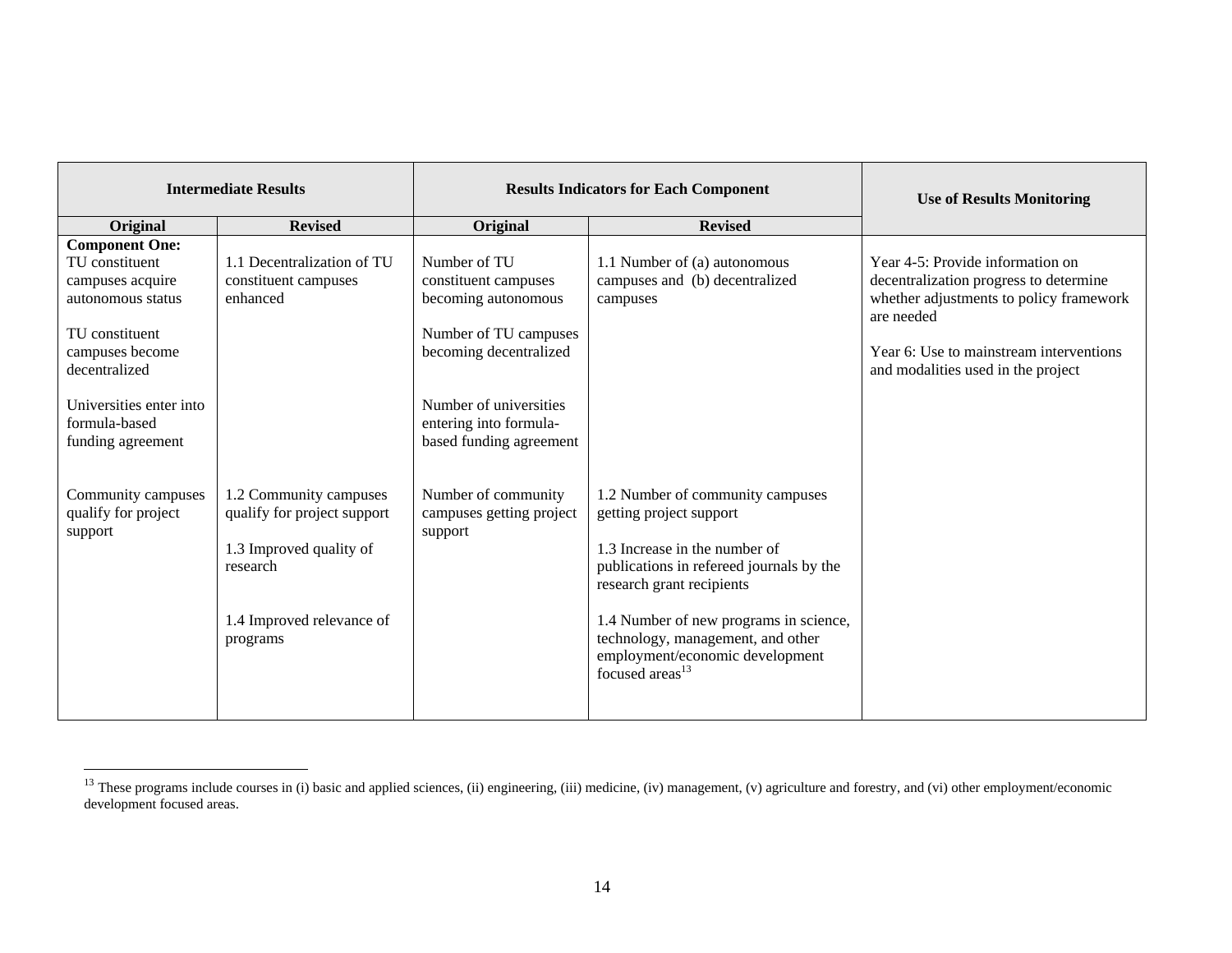|                                                                                                                         | <b>Intermediate Results</b>                                                                                                                                                                                                                                              |                                                                                                                                                                               | <b>Results Indicators for Each Component</b>                                                                                                                                                                                                                                                                                                                                                                                      | <b>Use of Results Monitoring</b>                                                                                                                                                                                                                                                                                                                                                      |  |  |
|-------------------------------------------------------------------------------------------------------------------------|--------------------------------------------------------------------------------------------------------------------------------------------------------------------------------------------------------------------------------------------------------------------------|-------------------------------------------------------------------------------------------------------------------------------------------------------------------------------|-----------------------------------------------------------------------------------------------------------------------------------------------------------------------------------------------------------------------------------------------------------------------------------------------------------------------------------------------------------------------------------------------------------------------------------|---------------------------------------------------------------------------------------------------------------------------------------------------------------------------------------------------------------------------------------------------------------------------------------------------------------------------------------------------------------------------------------|--|--|
| Original                                                                                                                | <b>Revised</b>                                                                                                                                                                                                                                                           | Original                                                                                                                                                                      | <b>Revised</b>                                                                                                                                                                                                                                                                                                                                                                                                                    |                                                                                                                                                                                                                                                                                                                                                                                       |  |  |
| <b>Component Two:</b><br><b>Student Financial</b><br><b>Assistance Trust Fund</b><br>established and<br>functional      | 2.1 Student Financial<br><b>Assistance Trust Fund</b><br>established and functional                                                                                                                                                                                      | Number of students<br>receiving financial<br>assistance from the Fund<br>(disaggregated by level<br>of education, gender,<br>caste/ethnic groups and<br>consumption quintile) | 2.1 Number of students receiving<br>financial assistance from the Fund at (a)<br>higher education and (b) higher<br>secondary education levels<br>[disaggregated by gender, caste/ethnic<br>groups and consumption quintile for<br>both $(a)$ and $(b)$ ]                                                                                                                                                                         | Year 4-6: Use to assess progress in<br>inclusive access in higher secondary and<br>higher education<br>Year 6: Use to mainstream interventions<br>and modalities used in the project                                                                                                                                                                                                  |  |  |
| <b>Component Three:</b><br>Community higher<br>secondary schools<br>receive grants                                      | 3.1 Strengthened<br>community higher<br>secondary schools                                                                                                                                                                                                                | Number of schools<br>receiving performance<br>grants<br>Increase in Enrollment in<br>community higher<br>secondary schools                                                    | 3.1a Enrollment in community higher<br>secondary schools<br>3.1b Share of enrollment in the science<br>stream in participating community<br>higher secondary schools                                                                                                                                                                                                                                                              | Year 4-6: Use information to assess<br>progress of community higher secondary<br>schools in accommodating students<br>affected by PCL phase out from<br>universities                                                                                                                                                                                                                  |  |  |
| <b>Component Four:</b><br>Quality assurance<br>system starts to<br>function<br>EMIS for higher<br>education established | 4.1 Functioning independent<br>Quality Assurance and<br><b>Accreditation System</b><br>established<br>4.2 Strengthened M & E<br>system<br>4.3 Confidence building<br>measures implemented by<br>TU<br>4.4 Development of<br>comprehensive policy for<br>higher education | Number of campuses/<br>programs completing a<br>cycle of quality<br>assurance<br><b>Publication of EMIS</b><br>report                                                         | 4.1 Independent Quality Assurance and<br><b>Accreditation System functional</b><br>4.2 Publication of EMIS report based on<br>functioning EMIS software/database<br>4.3 Admissions, exams, and publication<br>of exam results at TU follow published<br>calendar<br>4.4 Autonomy packages for<br>Decentralized Campuses developed by<br>TU<br>4.5 Comprehensive higher education<br>policy developed and adopted by<br>government | Year 4-6: Use to assess progress in<br>enhancing the quality of higher education<br>institutions<br>Year 4-6: Use information for monitoring<br>and evaluation of higher education.<br>Year 5-6: Use information to improve<br>accountability of higher education<br>institutions<br>Year 6: Use policy information for<br>adjusting the current higher education<br>strategic vision |  |  |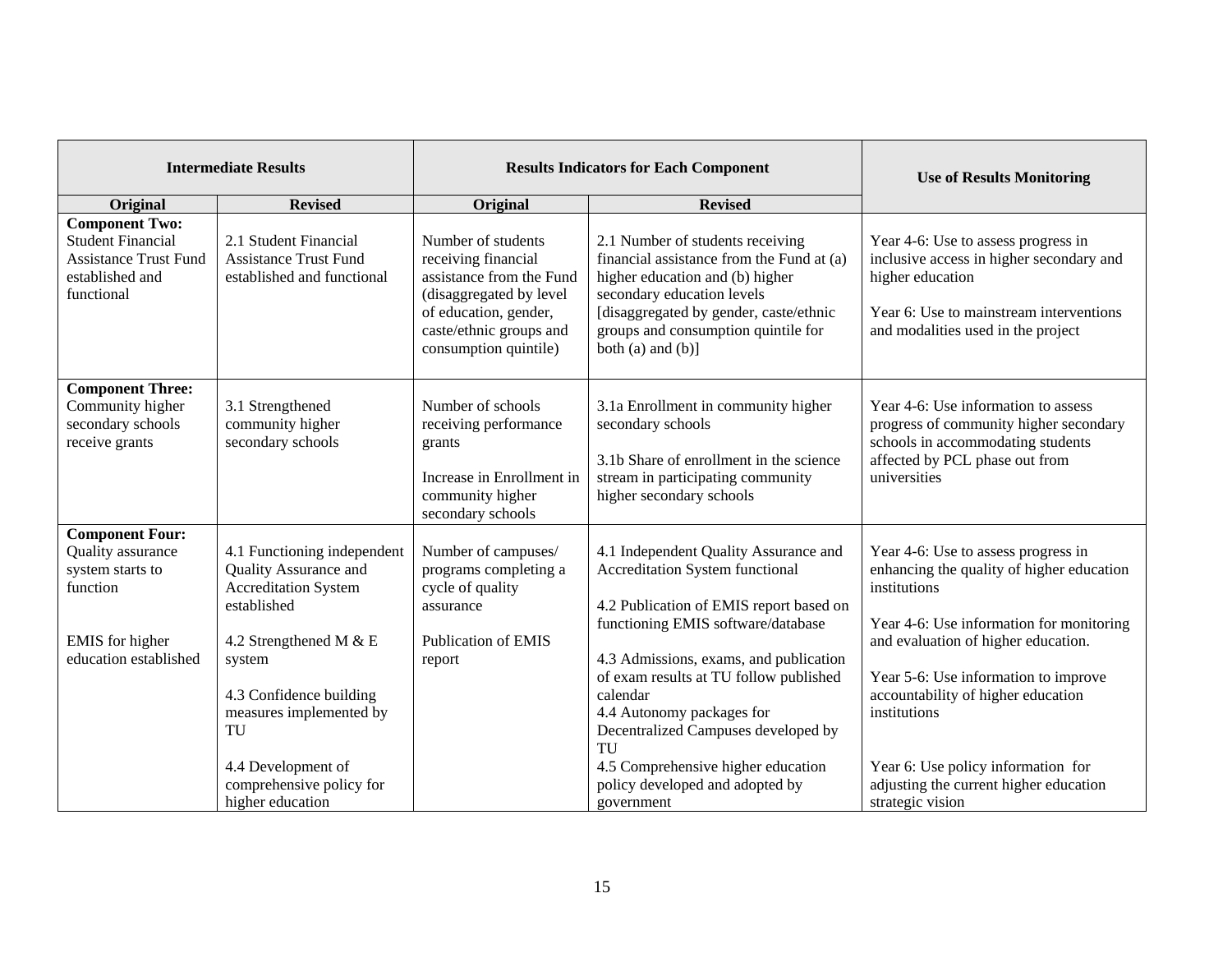| <b>Project Outcome Indicators</b>                                                                                                                                                                                               | Core   | D=Dropped                | <b>Baseline</b>  |                                                   |                            | <b>Cumulative Target Values</b> |                          |                          |          |                    |                 |
|---------------------------------------------------------------------------------------------------------------------------------------------------------------------------------------------------------------------------------|--------|--------------------------|------------------|---------------------------------------------------|----------------------------|---------------------------------|--------------------------|--------------------------|----------|--------------------|-----------------|
|                                                                                                                                                                                                                                 |        | C=Continued<br>$N = New$ |                  |                                                   |                            |                                 | Pre-restructuring        |                          |          | Post-restructuring |                 |
|                                                                                                                                                                                                                                 |        | <b>R=Revised</b>         |                  |                                                   |                            | YR <sub>1</sub>                 | YR <sub>2</sub>          | YR <sub>3</sub>          | YR4      | YR5                | YR <sub>6</sub> |
|                                                                                                                                                                                                                                 |        |                          | U <sub>0</sub> M | Value (actual<br>at the time of<br>restructuring) | <b>Value</b><br>(original) |                                 |                          |                          |          |                    |                 |
| <b>Indicator One</b>                                                                                                                                                                                                            |        |                          |                  |                                                   |                            |                                 |                          |                          |          |                    |                 |
| Number of institutions accredited                                                                                                                                                                                               | $\Box$ | N                        | Absolute<br>no.  |                                                   |                            |                                 |                          |                          | 2        | $\overline{4}$     | 6               |
| <b>Indicator Two</b>                                                                                                                                                                                                            |        |                          |                  |                                                   |                            |                                 |                          |                          |          |                    |                 |
| Student pass rates at bachelors and<br>masters levels in participating<br>institutions <sup>14</sup><br><b>Bachelors</b> level<br>Masters level                                                                                 | $\Box$ | ${\bf N}$                | $\%$             | 32.6<br>22.3                                      |                            |                                 |                          |                          | 34<br>24 | 35<br>25           | 36<br>26        |
| <b>Indicator Three</b><br>Share of students enrolled in<br>science, technology, management,<br>and other employment/economic<br>development focused programs in<br>participating higher education<br>institutions <sup>15</sup> | $\Box$ | $\mathbf N$              | $\%$             | 34.63                                             |                            | $\overline{\phantom{a}}$        | $\overline{\phantom{a}}$ | $\overline{\phantom{0}}$ | 35       | 37                 | 39              |
| <b>Indicator Four</b><br>Share of enrollment from<br>disadvantaged groups in<br>participating institutions<br>(a) Higher education                                                                                              | $\Box$ | N                        | Absolute         |                                                   |                            |                                 |                          |                          |          |                    |                 |

### **Arrangements for Results Monitoring**

 $<sup>14</sup>$  For each level, computed as the proportion of students from all years who passed the exams (out of all students who registered for the exams).</sup>

<sup>&</sup>lt;sup>15</sup> More specifically, in the following areas: (i) basic and applied sciences, (ii) engineering, (iii) medicine, (iv) management, (v) agriculture and forestry, and (vi) other employment/economic development focused areas.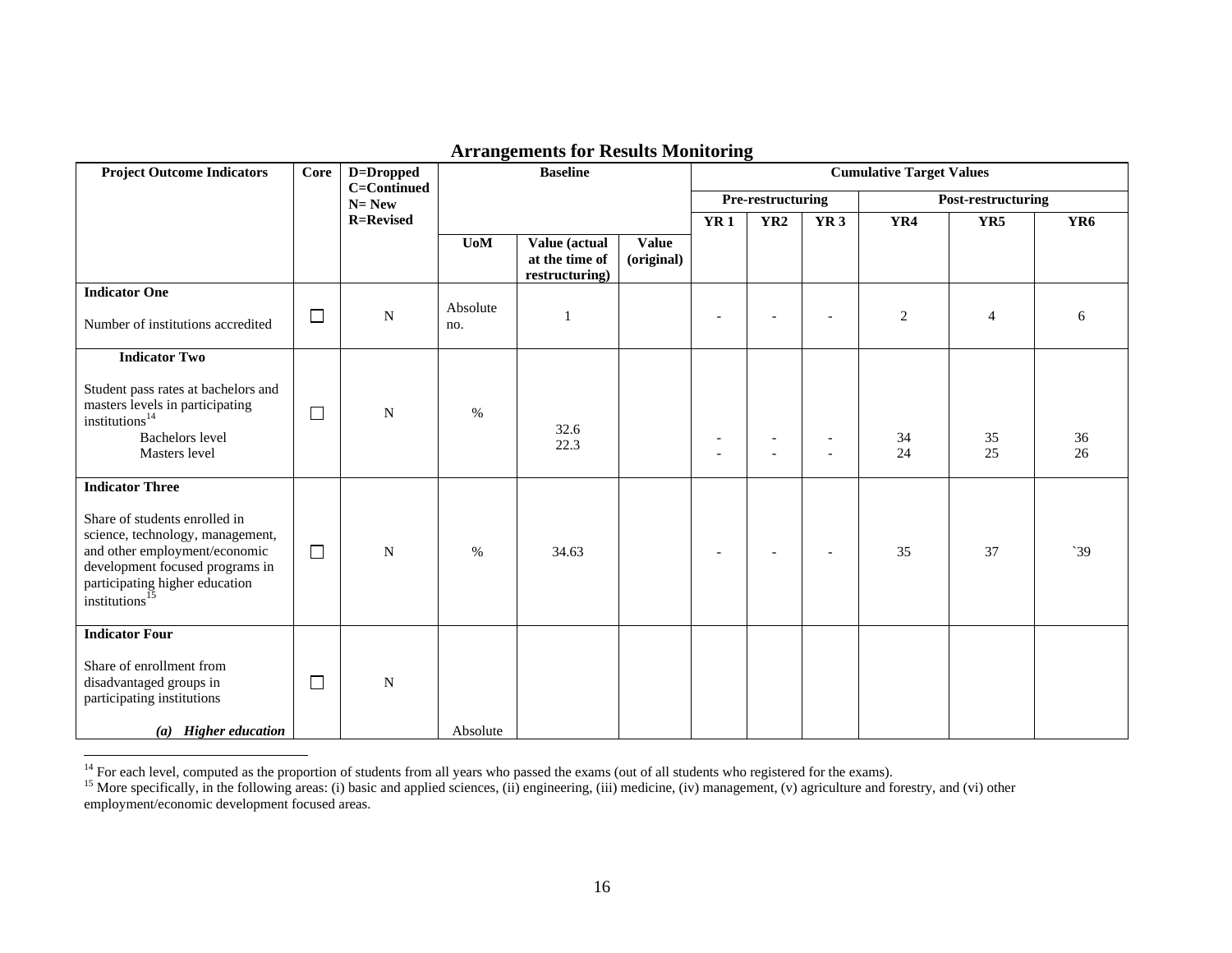| <b>Project Outcome Indicators</b>                                                                                                                                                              | Core   | D=Dropped                | <b>Baseline</b>                 |                                                   |                            | <b>Cumulative Target Values</b>            |                                                                        |                                                                        |                          |                          |                          |  |
|------------------------------------------------------------------------------------------------------------------------------------------------------------------------------------------------|--------|--------------------------|---------------------------------|---------------------------------------------------|----------------------------|--------------------------------------------|------------------------------------------------------------------------|------------------------------------------------------------------------|--------------------------|--------------------------|--------------------------|--|
|                                                                                                                                                                                                |        | C=Continued<br>$N = New$ |                                 |                                                   |                            |                                            | Pre-restructuring                                                      |                                                                        |                          | Post-restructuring       |                          |  |
|                                                                                                                                                                                                |        | <b>R=Revised</b>         |                                 |                                                   |                            | YR1                                        | YR2                                                                    | YR3                                                                    | YR4                      | YR5                      | YR <sub>6</sub>          |  |
|                                                                                                                                                                                                |        |                          | $U0M$                           | Value (actual<br>at the time of<br>restructuring) | <b>Value</b><br>(original) |                                            |                                                                        |                                                                        |                          |                          |                          |  |
| Total<br>Girls<br>Dalits and educationally<br>disadvantaged Janajatis <sup>16</sup>                                                                                                            |        |                          | no.<br>$\%$<br>$\%$             | 74,012<br>42.97<br>12.88                          |                            | $\blacksquare$<br>$\overline{\phantom{a}}$ | $\overline{\phantom{a}}$<br>$\overline{a}$<br>$\overline{\phantom{a}}$ | $\overline{\phantom{a}}$<br>$\overline{\phantom{a}}$<br>$\overline{a}$ | 76,000<br>43.20<br>13.00 | 78,000<br>43.40<br>13.20 | 80,000<br>44.00<br>13.50 |  |
| <b>Higher secondary</b><br>(b)<br>education<br>Total<br>Girls<br>Dalits                                                                                                                        |        |                          | Absolute<br>no.<br>$\%$<br>$\%$ | 153,009<br>52.03<br>5.80                          |                            | $\overline{\phantom{a}}$                   | $\overline{\phantom{a}}$                                               | $\overline{\phantom{a}}$<br>$\overline{a}$<br>$\overline{\phantom{a}}$ | 157,000<br>$>50$<br>5.90 | 160,000<br>$>50$<br>6.00 | 163,000<br>$>50$<br>6.20 |  |
| <b>Dropped Indicator 1</b><br>Number of higher education<br>institutions tracking employability<br>of graduates.                                                                               | $\Box$ | ${\bf D}$                | Absolute<br>no.                 |                                                   | None                       |                                            | 3                                                                      | 6                                                                      | 9                        | 12                       | 15                       |  |
| <b>Dropped Indicator 2</b><br>Cost sharing rate of<br>autonomous/decentralized<br>campuses receiving support                                                                                   | $\Box$ | D                        | $\%$                            |                                                   | 15%                        | 15%                                        | 15%                                                                    | 15%                                                                    | 20%                      | 25%                      | 30%                      |  |
| <b>Dropped Indicator 3</b><br>Share of graduates from under-<br>privileged groups in the total<br>number of graduates<br><b>Higher education</b><br>Girls<br>Dalits<br>Disadvantaged janajatis | $\Box$ | D                        | $\%$                            |                                                   | 23%<br>0.7%<br>3.2%        |                                            |                                                                        | 26%<br>1%<br>4%                                                        |                          |                          | 35%<br>3%<br>7%          |  |

 $^{16}$  Defined as Janajati groups with literacy rates below the national average.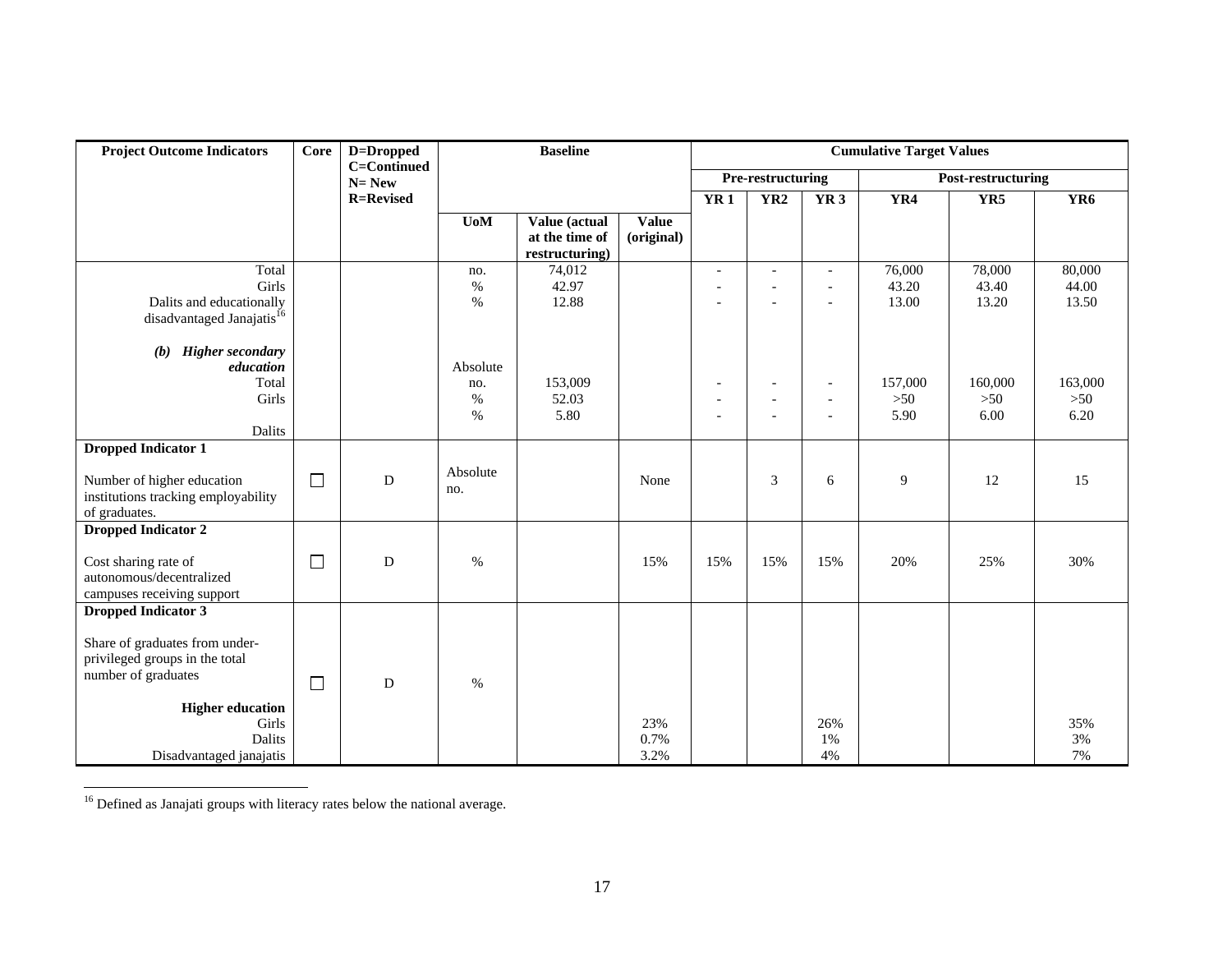| <b>Project Outcome Indicators</b>                                                                                                                                                                                                                              | Core   | D=Dropped                       | <b>Baseline</b>  |                                                   |                     | <b>Cumulative Target Values</b> |                   |                 |                      |                    |                 |  |
|----------------------------------------------------------------------------------------------------------------------------------------------------------------------------------------------------------------------------------------------------------------|--------|---------------------------------|------------------|---------------------------------------------------|---------------------|---------------------------------|-------------------|-----------------|----------------------|--------------------|-----------------|--|
|                                                                                                                                                                                                                                                                |        | <b>C=Continued</b><br>$N = New$ |                  |                                                   |                     |                                 | Pre-restructuring |                 |                      | Post-restructuring |                 |  |
|                                                                                                                                                                                                                                                                |        | <b>R=Revised</b>                |                  |                                                   |                     | <b>YR1</b>                      | YR <sub>2</sub>   | <b>YR3</b>      | YR4                  | YR5                | YR <sub>6</sub> |  |
|                                                                                                                                                                                                                                                                |        |                                 | U <sub>0</sub> M | Value (actual<br>at the time of<br>restructuring) | Value<br>(original) |                                 |                   |                 |                      |                    |                 |  |
| <b>Higher secondary education</b><br>Girls<br>Dalits<br>Disadvantaged Janajatis                                                                                                                                                                                |        |                                 |                  |                                                   | 34%<br>1%<br>4%     |                                 |                   | 37%<br>2%<br>5% |                      |                    | 43%<br>5%<br>8% |  |
| <b>Intermediate Results</b>                                                                                                                                                                                                                                    |        |                                 |                  |                                                   |                     |                                 |                   |                 |                      |                    |                 |  |
| Original Intermediate Results (Component one): TU constituent campuses acquire autonomous status, TU constituent campuses become decentralized, Universities enter into<br>formula-based funding agreement, and Community campuses qualify for project support |        |                                 |                  |                                                   |                     |                                 |                   |                 |                      |                    |                 |  |
| Revised Intermediate Results (Component one): Decentralization of TU constituent campuses enhanced, Community campuses qualify for project support, Improved quality of<br>research, and Improved relevance of programs                                        |        |                                 |                  |                                                   |                     |                                 |                   |                 |                      |                    |                 |  |
| <b>Intermediate Result Indicator</b><br>One                                                                                                                                                                                                                    |        |                                 |                  |                                                   |                     |                                 |                   |                 |                      |                    |                 |  |
| Number of<br>TU autonomous<br>(a)<br>campuses<br>(b) TU decentralized<br>campuses                                                                                                                                                                              | $\Box$ | $\mathbf R$                     | Absolute<br>no.  | 1<br>42                                           | None<br>38          | 40                              | 3<br>42           | 6<br>46         | $\overline{c}$<br>43 | 3<br>44            | 3<br>45         |  |
| <b>Intermediate Results Indicator</b><br>Two<br>Number of community campuses<br>getting project support                                                                                                                                                        | $\Box$ | $\mathbf R$                     | Absolute<br>no.  | 47                                                | None                | $\overline{4}$                  | 8                 | 10              | 60                   | 75                 | 90              |  |
| <b>Intermediate Results Indicator</b><br><b>Three</b>                                                                                                                                                                                                          |        |                                 |                  |                                                   |                     |                                 |                   |                 |                      |                    |                 |  |
| Number of publications in refereed<br>journals by the research grant<br>recipients in approved research<br>areas                                                                                                                                               | $\Box$ | $\mathbf N$                     | Absolute         | $\theta$                                          |                     |                                 |                   | $\overline{a}$  | 2                    | 8                  | 20              |  |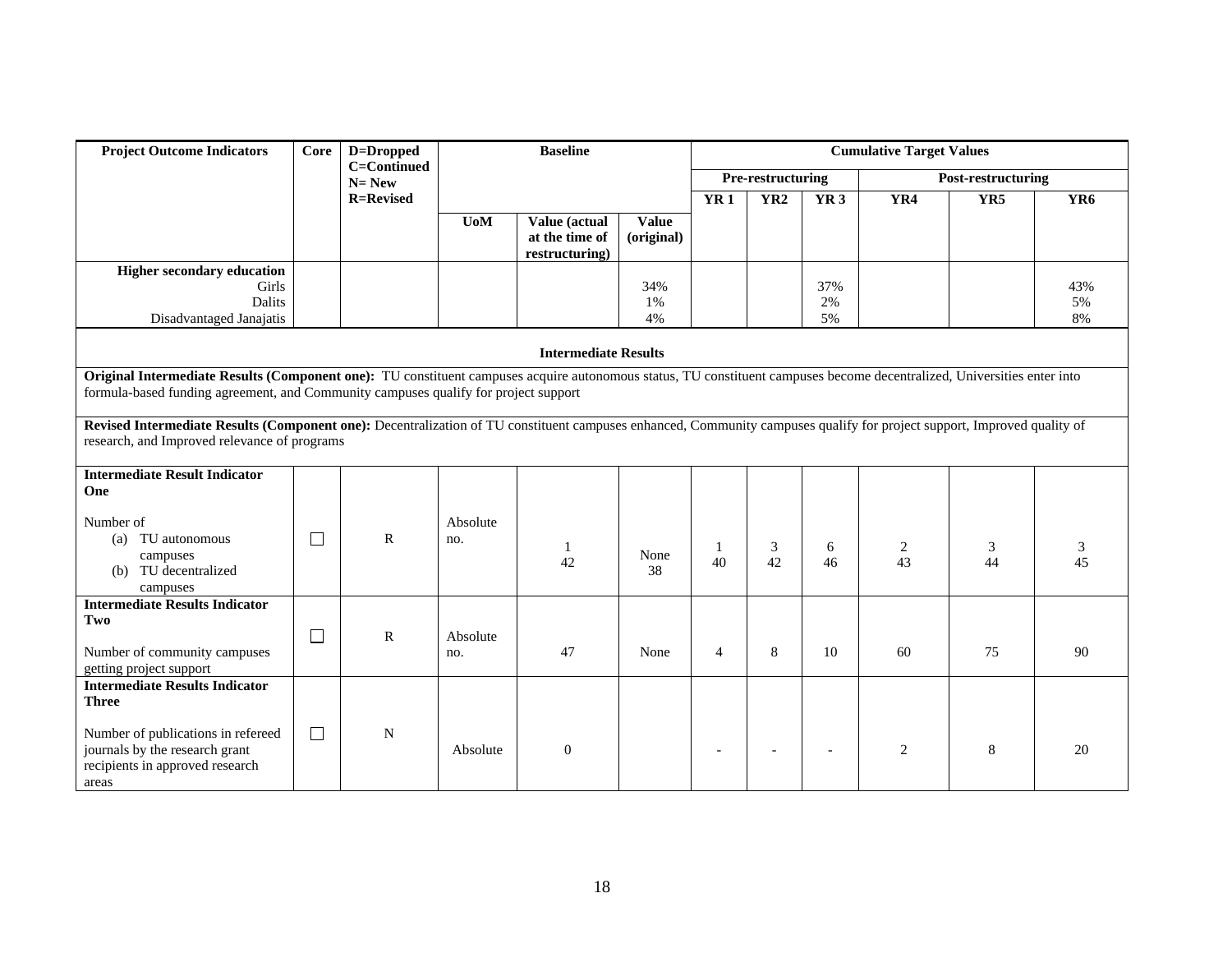| <b>Project Outcome Indicators</b>                                                                                                                                                                                                   | <b>Core</b> | D=Dropped                | <b>Baseline</b> |                                                   |                            | <b>Cumulative Target Values</b> |                 |                          |                    |                |                 |
|-------------------------------------------------------------------------------------------------------------------------------------------------------------------------------------------------------------------------------------|-------------|--------------------------|-----------------|---------------------------------------------------|----------------------------|---------------------------------|-----------------|--------------------------|--------------------|----------------|-----------------|
|                                                                                                                                                                                                                                     |             | C=Continued<br>$N = New$ |                 |                                                   |                            | Pre-restructuring               |                 |                          | Post-restructuring |                |                 |
|                                                                                                                                                                                                                                     |             | <b>R=Revised</b>         |                 |                                                   |                            | <b>YR1</b>                      | YR <sub>2</sub> | <b>YR3</b>               | YR4                | YR5            | YR <sub>6</sub> |
|                                                                                                                                                                                                                                     |             |                          | <b>UoM</b>      | Value (actual<br>at the time of<br>restructuring) | <b>Value</b><br>(original) |                                 |                 |                          |                    |                |                 |
| <b>Intermediate Results Indicator</b><br>Four<br>Number of new programs in<br>science, technology, management,<br>and other employment/economic<br>development focused programs in<br>participating institutions <sup>17</sup>      | $\Box$      | ${\bf N}$                | Absolute<br>no. | $\overline{0}$                                    |                            |                                 |                 | $\overline{\phantom{a}}$ | 3                  | 5              | 6               |
| <b>Dropped Indicator 1</b><br>Number of universities entering<br>into formula-based funding<br>agreement                                                                                                                            | $\Box$      | D                        | Absolute<br>no. |                                                   | None                       |                                 | 3               | 3                        | 3                  | 3              | 3               |
| Original Intermediate Results (Component Two): Student Financial Assistance Trust Fund established and functional                                                                                                                   |             |                          |                 |                                                   |                            |                                 |                 |                          |                    |                |                 |
| Revised Intermediate Results (Component Two): Student Financial Assistance Trust Fund established and functional                                                                                                                    |             |                          |                 |                                                   |                            |                                 |                 |                          |                    |                |                 |
| <b>Intermediate Results Indicator</b><br>One<br>Number of students <sup>18</sup> receiving<br>financial assistance from the Fund<br>at<br><b>Higher Education level</b><br>(a)<br><b>Higher Secondary Education</b><br>(b)<br>level | $\Box$      | $\mathbb{R}$             | Absolute<br>no. | 811<br>631                                        | None<br>None               |                                 | 300<br>300      | 1,100<br>1,300           | 1,900<br>2,300     | 2,700<br>3,300 | 3,500<br>4,300  |

<sup>&</sup>lt;sup>17</sup> However, in the discussion with the TU it has been agreed that up to a maximum of 20 market relevant programs will be introduced by EOP.

<sup>&</sup>lt;sup>18</sup> Disaggregated data will be reported. The disaggregation will be done by gender (males and. females), caste/ethnicity Dalits/disadvantaged Janajatis and others), and consumption quintile.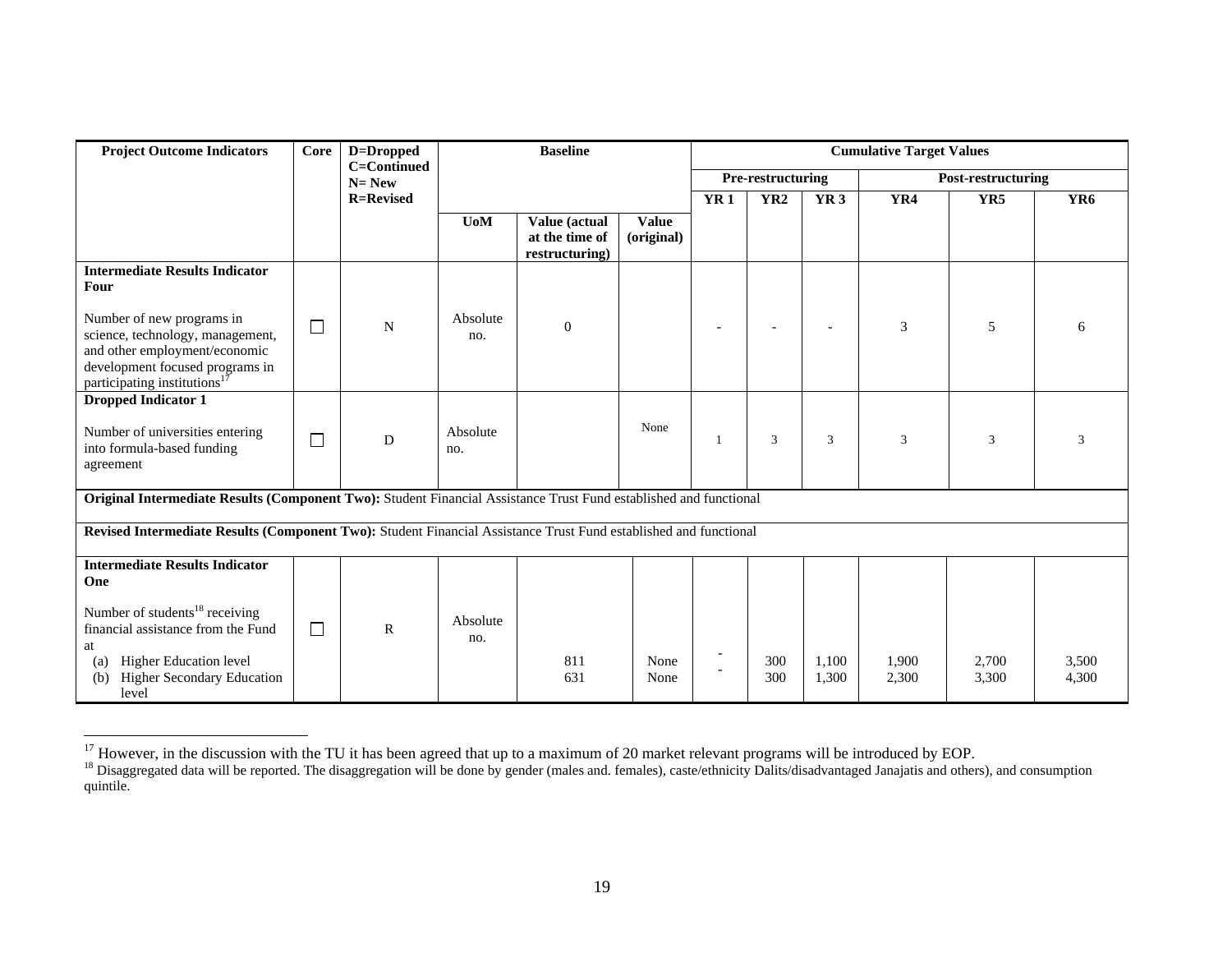| <b>Project Outcome Indicators</b>                                                                                                                                                                                                                                     | Core   | D=Dropped                |                  | <b>Cumulative Target Values</b>  |                |            |                   |                          |                |                    |                 |
|-----------------------------------------------------------------------------------------------------------------------------------------------------------------------------------------------------------------------------------------------------------------------|--------|--------------------------|------------------|----------------------------------|----------------|------------|-------------------|--------------------------|----------------|--------------------|-----------------|
|                                                                                                                                                                                                                                                                       |        | C=Continued<br>$N = New$ |                  |                                  |                |            | Pre-restructuring |                          |                | Post-restructuring |                 |
|                                                                                                                                                                                                                                                                       |        | <b>R=Revised</b>         |                  |                                  |                | <b>YR1</b> | YR <sub>2</sub>   | <b>YR3</b>               | YR4            | YR5                | YR <sub>6</sub> |
|                                                                                                                                                                                                                                                                       |        |                          | U <sub>0</sub> M | Value (actual                    | <b>Value</b>   |            |                   |                          |                |                    |                 |
|                                                                                                                                                                                                                                                                       |        |                          |                  | at the time of<br>restructuring) | (original)     |            |                   |                          |                |                    |                 |
| Original Intermediate Results (Component Three): Community higher secondary schools receive grants                                                                                                                                                                    |        |                          |                  |                                  |                |            |                   |                          |                |                    |                 |
| Revised Intermediate Results (Component Three): Strengthened community higher secondary schools                                                                                                                                                                       |        |                          |                  |                                  |                |            |                   |                          |                |                    |                 |
|                                                                                                                                                                                                                                                                       |        |                          |                  |                                  |                |            |                   |                          |                |                    |                 |
| <b>Intermediate Results Indicator</b>                                                                                                                                                                                                                                 |        |                          |                  |                                  |                |            |                   |                          |                |                    |                 |
| One                                                                                                                                                                                                                                                                   | $\Box$ | $\mathbb{R}$             | Absolute         | 231,670                          | 48,000         | 48,000     | 48,200            | 49,000                   | 240,000        | 248,000            | 256,000         |
| Enrollment in community higher                                                                                                                                                                                                                                        |        |                          | no.              |                                  |                |            |                   |                          |                |                    |                 |
| secondary schools                                                                                                                                                                                                                                                     |        |                          |                  |                                  |                |            |                   |                          |                |                    |                 |
| <b>Intermediate Results Indicator</b><br>Two                                                                                                                                                                                                                          |        |                          |                  |                                  |                |            |                   |                          |                |                    |                 |
|                                                                                                                                                                                                                                                                       |        | N                        |                  | 2.37                             |                |            |                   |                          | 2.42           | 2.50               | 2.60            |
| Share of enrollment in the science                                                                                                                                                                                                                                    | ⊔      |                          | $\%$             |                                  |                |            |                   | $\qquad \qquad -$        |                |                    |                 |
| stream in participating community<br>higher secondary schools                                                                                                                                                                                                         |        |                          |                  |                                  |                |            |                   |                          |                |                    |                 |
| Original Intermediate Results (Component Four): Quality assurance system functioning and EMIS for higher education established                                                                                                                                        |        |                          |                  |                                  |                |            |                   |                          |                |                    |                 |
|                                                                                                                                                                                                                                                                       |        |                          |                  |                                  |                |            |                   |                          |                |                    |                 |
| Revised Intermediate Results (Component Four): Functioning independent Quality Assurance and Accreditation System established, Strengthened M & E system, Confidence<br>building measures implemented by TU, Development of comprehensive policy for higher education |        |                          |                  |                                  |                |            |                   |                          |                |                    |                 |
|                                                                                                                                                                                                                                                                       |        |                          |                  |                                  |                |            |                   |                          |                |                    |                 |
| <b>Intermediate Results Indicator</b>                                                                                                                                                                                                                                 |        |                          |                  |                                  |                |            |                   |                          |                |                    |                 |
| One                                                                                                                                                                                                                                                                   |        |                          | Qualitative      | No                               |                |            |                   |                          |                |                    |                 |
| Quality Assurance and                                                                                                                                                                                                                                                 | $\Box$ | $\mathbf N$              |                  |                                  |                |            |                   | $\overline{a}$           | Yes            | Yes                | Yes             |
| Accreditation System functional                                                                                                                                                                                                                                       |        |                          |                  |                                  |                |            |                   |                          |                |                    |                 |
| <b>Intermediate Results Indicator</b><br>Two                                                                                                                                                                                                                          |        |                          |                  |                                  |                |            |                   |                          |                |                    |                 |
|                                                                                                                                                                                                                                                                       |        |                          | Qualitative      | No <sup>19</sup>                 |                |            |                   |                          |                |                    |                 |
| Publication of EMIS reports based                                                                                                                                                                                                                                     | $\Box$ | $\mathbf R$              |                  |                                  | N <sub>0</sub> |            |                   | $\overline{\phantom{a}}$ | N <sub>0</sub> | Yes                | Yes             |
| on functioning EMIS<br>software/database with campus-                                                                                                                                                                                                                 |        |                          |                  |                                  |                |            |                   |                          |                |                    |                 |

<sup>19</sup> EMIS report based on university-level data published; but EMIS software/database with campus-level data not developed.